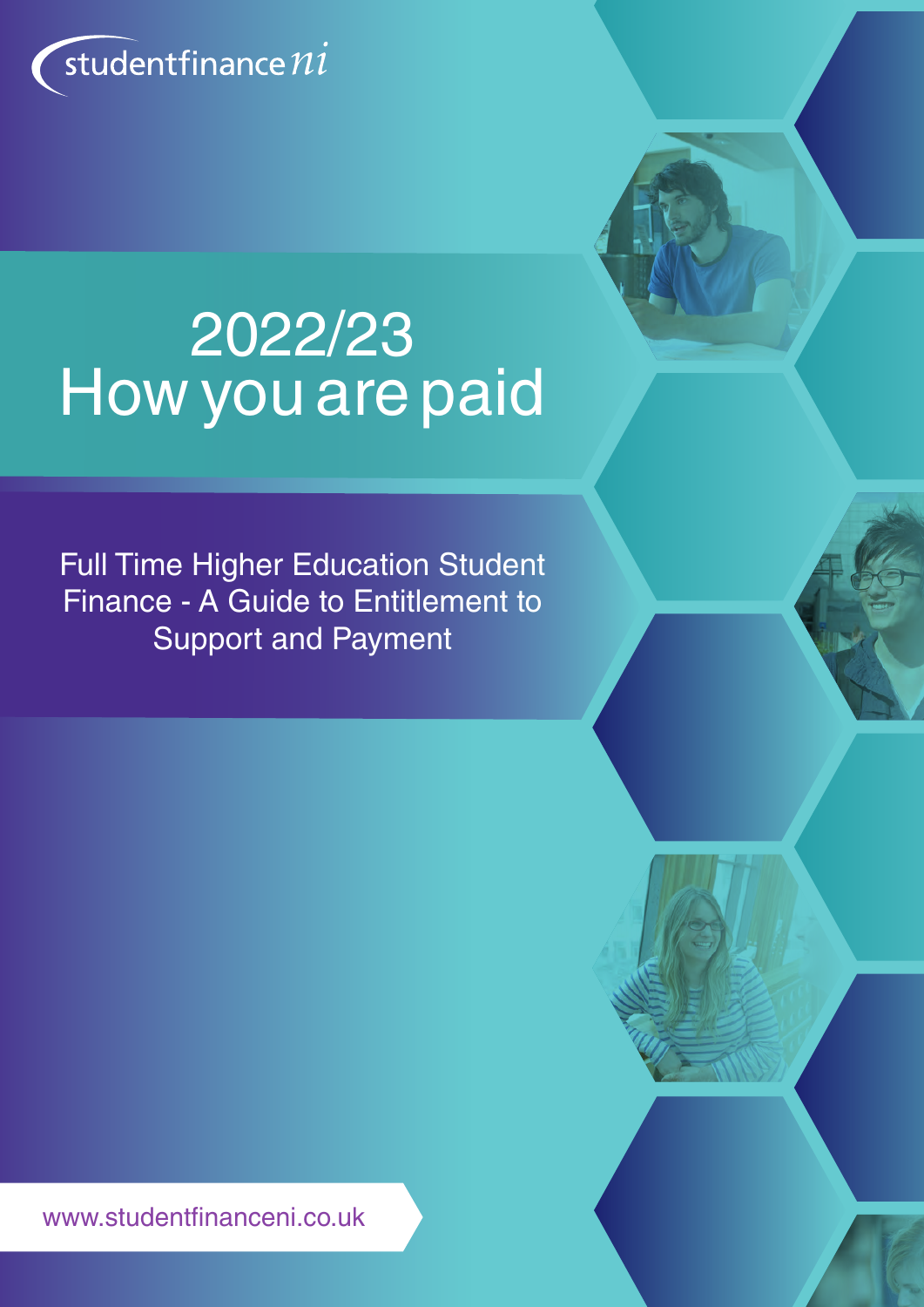# **CONTENTS**

| <b>2 X</b>        | Eligibility for financial support                              | 03 |
|-------------------|----------------------------------------------------------------|----|
|                   | Assessing how much financial<br>support you may be entitled to | 09 |
| £.                | How you will receive any<br>payments due to you                | 18 |
|                   | Other help available                                           | 19 |
| studentfinance ni | How to find out more                                           | 23 |
|                   | What to do if you are not<br>satisfied                         | 26 |

# **Introduction**

This guide explains how applications for student finance for undergraduate full-time and Initial Teacher Training (ITT) students will be assessed and paid in the 2022/23 academic year. It provides guidance only and doesn't cover every circumstance. The legal position is as set out in The Education (Student Support) (No. 2) Regulations (Northern Ireland) 2009 (as amended).

Depending on your circumstances, your course and where you study, you may be able to get a range of financial help and support.

You could get grants (which you don't have to pay back) and loans (which you do). There's also extra help if you have children or adult dependants, or a disability, including a longterm health condition, mental-health condition or a specific learning difficulty, such as dyslexia, dyspraxia, Asperger's or autism. Most students won't have to pay any tuition fees up front.

If you want information on part time study, you should refer to the booklet, 'Part Time 2022/23 - A Guide to Financial Support for Part Time Students in Higher Education'.

If you want information on postgraduate study you should refer to the booklet 'Postgraduate - Tuition Fee Loan 2022/23' - available summer 2022.

For further information, you may wish to visit the website at **www.studentfinanceni.co.uk**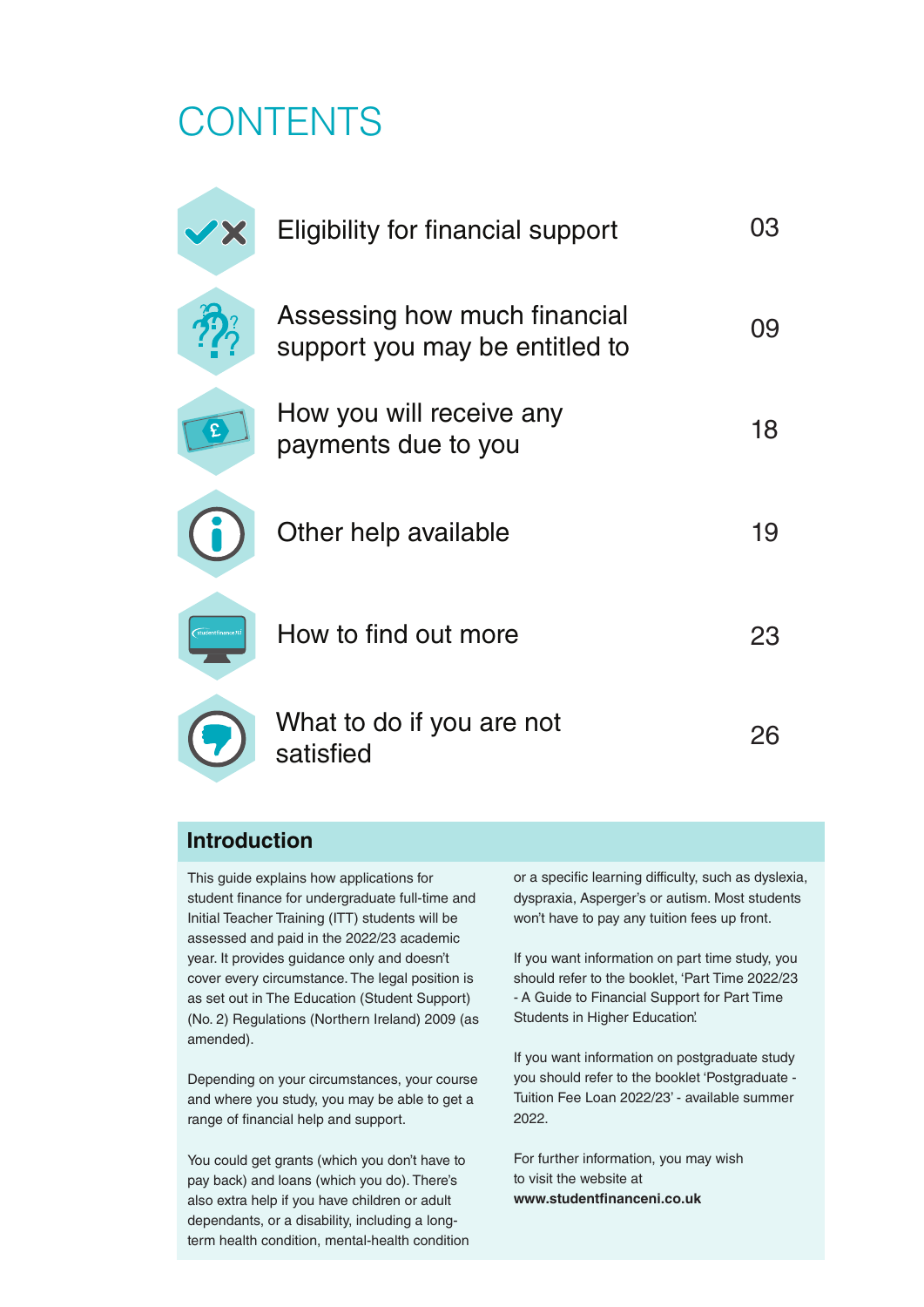### **SUMMARY**

This section tells you about the conditions you will need to meet to be eligible for Tuition Fee Loans and Maintenance Grants and Loans. These conditions can be divided into three main areas as follows:

- your personal eligibility (see below);
- course eligibility (see page 6); and
- university or college eligibility (see page 8).

## 1. Personal eligibility

Basic residence requirements

Normally, you must meet three requirements and provide evidence relating to your residence and immigration status on the first day of the first academic year of your course (see note 1). On that date you must:

- be 'ordinarily resident' in Northern Ireland; and
- have been 'ordinarily resident' (see note 2) in the United Kingdom, the Channel Islands or the Isle of Man for the three years immediately before this date (other than mainly for the purpose of receiving full-time education); and
- have 'settled status' which means you must be settled in the UK within the meaning of the Immigration Act of 1971.

#### **Note 1:**

academic years start as follows –

1 September for a course starting in the autumn term,

- 1 January for a course starting in the winter term,
- 1 April for a course starting in the spring term, and
- 1 July for a course starting in the summer term

#### **Note 2:**

the term 'ordinarily resident' means where you usually live, and is defined as 'habitual and normal residence from choice and for a settled purpose throughout the three-year period, apart from temporary or occasional absences'.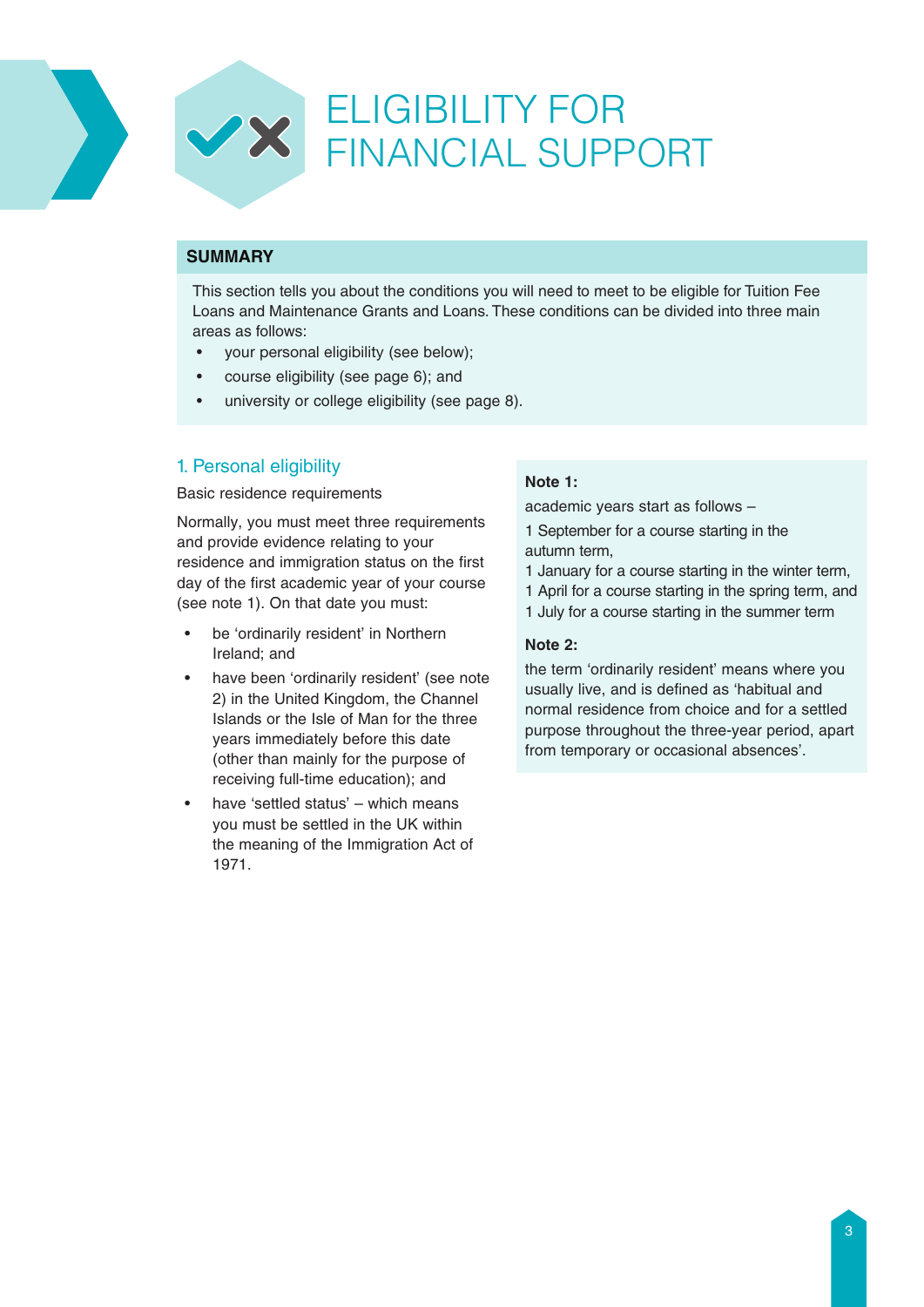# ELIGIBILITY FOR FINANCIAL SUPPORT

If you were away from this country because you or a specified family member were temporarily employed abroad, you may be treated as if your residence in the UK had not been interrupted. If you were away from this country during all or part of the three-year period because you or a specified family member were serving abroad as a member of the regular armed forces (the army, navy or air force), this will be treated as a temporary absence. This will not prevent you from being eligible for support towards your fees or your living costs.

If you are living in the UK mainly to receive fulltime education and you would normally have lived elsewhere, you will not usually be treated as having been resident in the UK.

If you do not meet the three basic residence requirements, and your course is eligible, you may still be able to apply for Tuition Fee Loans and Maintenance Grant and Loan, or bursaries. For example, you may be eligible:

- if you, your spouse, civil partner, parent or step-parent are recognised by the British Government as a refugee and you have lived in this country since this status was awarded;
- if you, your spouse, civil partner, parent or step-parent have been granted humanitarian protection, discretionary leave or exceptional leave to enter or stay in the UK by the Home Office, as the result of a failed asylum application.

(Please note that if you are claiming as the spouse or civil partner of a refugee or a person with leave to enter or remain, you must have been so at the time of your partner's application for asylum to the Home Office. If you are claiming as the child or step child of a refugee or a person with leave to enter or remain, you must have been so at the time of your parent's application for asylum to the Home Office, and also have been under 18 years at that time).

- if you, your spouse, civil partner, parent or step-parent, child, son or daughterin-law or child's civil partner are an EEA or Swiss migrant worker, frontier worker or self-employed person in the UK by 31 December 2020, and you have been living in the area comprising the UK, Gibraltar, EEA and Switzerland during the three years prior to the start of your course;
- if you have settled status in the UK and you do not meet the three year ordinary residence requirement in this country, but you or a relevant family member have exercised a right of free movement before 31 December 2020 and have been living within the EEA and Switzerland;
- if you are an EU national with pre-settled or settled status under the EU Settlement Scheme and who has been ordinarily resident in the UK and Islands throughout the three year period immediately before the first day of the first academic year of your course. Republic of Ireland (ROI) nationals are not required to apply under the EU Settlement Scheme;
- if you are the child of a Swiss national with protected rights under the Swiss citizens' rights agreement and you have been ordinarily resident in the EEA and Switzerland for the three year period immediately before the first day of the first academic year of your course; or
- If you are the child of a Turkish worker, where the Turkish worker and the child were living in the UK by 31 December 2020, and you have been ordinarily resident in the UK, Gibraltar, EEA, Switzerland or Turkey for the three year period immediately before the first academic year of your course.

This is not a comprehensive list, and students are advised to contact their local Student Finance Northern Ireland (SFNI) Office (see page 23 for details), or visit **www.studentfinanceni.co.uk**.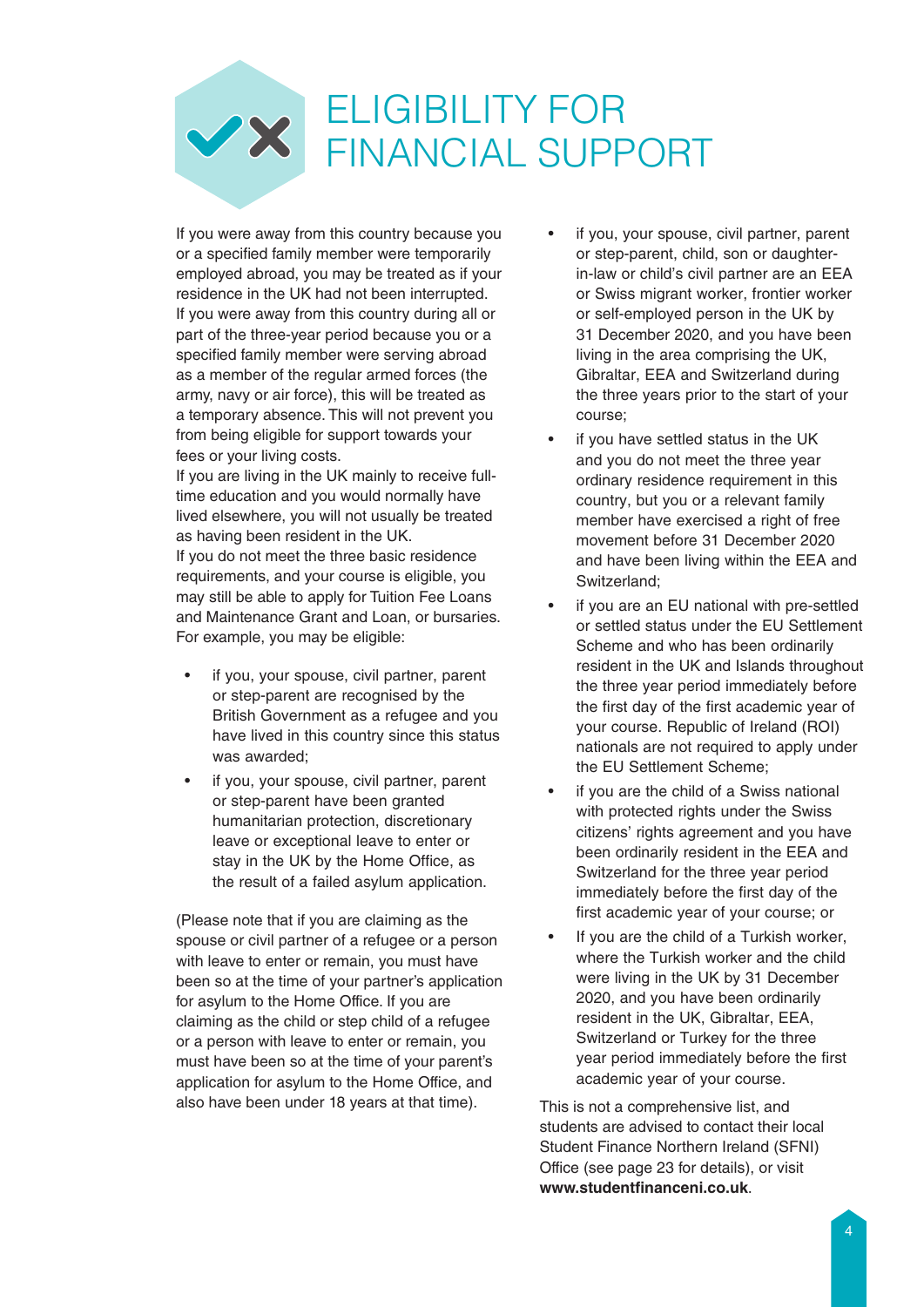

Your local SFNI Office will decide whether you meet the residence requirements to qualify for Tuition Fee Loans and Maintenance Grant and Loan.

You may be eligible for tuition fee funding if you've been living in the UK, the EEA, Gibraltar or Switzerland for the past 3 years and you have:

- pre-settled status under the EU Settlement Scheme and are an EU national or a family member of an EU national;
- Irish Citizenship or are a family member of an Irish Citizen or Person of Northern Ireland and you have pre-settled status under the EU Settlement Scheme;
- Gibraltarian status as an EU national;
- been living in Gibraltar as a UK national.

If you do not apply through UCAS, you will be able to get an application form from the Student Finance Services at:

Student Finance Services Student Loans Company PO Box 89 **Darlington** United Kingdom DL1 9AZ

Phone: 0141 243 3570 (9:00 – 5:30pm) Website: **https://www.gov.uk/student-finance/eustudents**

You should send the completed form direct to the above address.

#### Leaving your course or transferring to a new course

Study on a previous course can affect your entitlement. It is important to remember the rules about previous courses if you are thinking about leaving your course before it ends or transferring to a new course, as this could affect how much help you can get if you take another course in the future.

If you withdraw, transfer or suspend your studies you'll still be liable for any percentage of Tuition Fee Loan paid to your university or college. If you suspend your studies due to illness you may get student finance for an additional 60 days. Your entitlement will be affected if you suspend your studies for reasons other than illness, or if the illness exceeds 60 days.

We'll reassess your entitlement and send you a new Student Finance Entitlement letter detailing the revised amount due. Please read each new Student Finance Entitlement letter you receive as the amounts due to you can be lower than previously notified.

If a change to your details results in you being overpaid, you'll need to repay any money you're not entitled to. In this case, the repayment threshold won't apply and you will have to repay the amount you've been overpaid at once or it will be deducted from your next year's support.

**It is very important if you want to transfer courses or withdraw from your course that you talk to your college and your local SFNI Office as soon as possible.**

If you do decide to change course, you must inform your local SFNI Office immediately. If the fees are higher than those you have to pay on your current course, you may be able to apply for an additional loan for tuition fees.

## Age

**Tuition Fee Loans** – There are no age limits for Tuition Fee Loans.

**Maintenance Loans** – If you are under 60 at the start of your course you may be eligible for a Maintenance Loan.

**Supplementary grants** – there are no age limits for grants.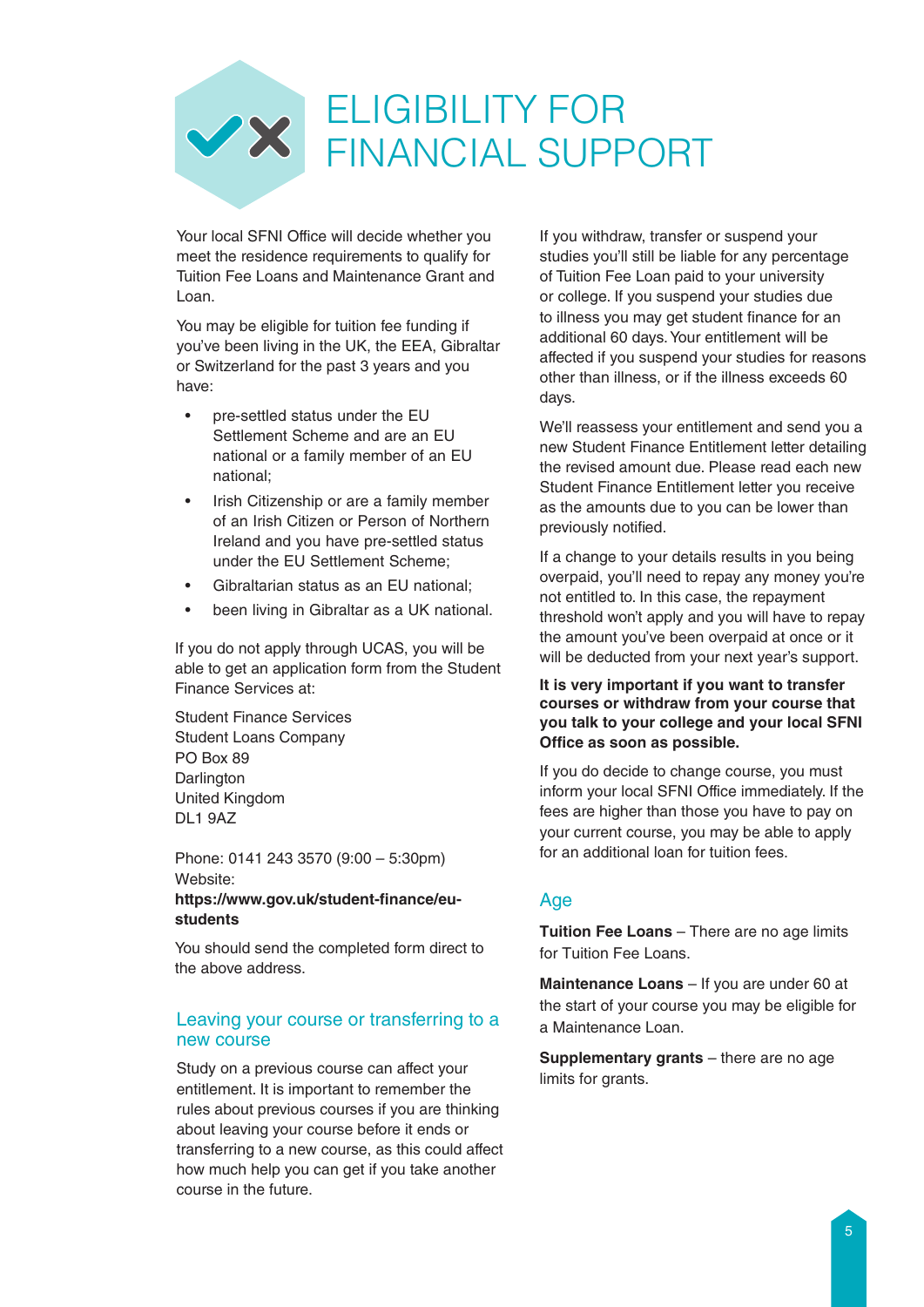

### 2. Your Course

As well as being personally eligible, your course must also be eligible. Generally, courses are eligible for financial support in the following circumstances:

- If they are full-time courses (including sandwich courses) or, in certain cases, part-time courses of initial teacher training, and they lead to:
- a first degree, such as a BA, BSc or BEd or Foundation Degree;
- a Higher National Diploma (HND);
- a Higher National Certificate (HNC);
- a Certificate of Higher Education;
- a course for the initial training of teachers;
- a course in preparation for a professional examination of a standard higher than that of examination for advanced level GCE or the examination at higher level for the Scottish Certificate of Education or the examination for the National Certificate or National Diploma of BTEC or SQA, not being a course to which a first degree (or equivalent qualification) is required; or
- a course providing education, the standard of which is higher than that of examination for advanced level GCE or the examination at higher level for the Scottish Certificate of Education or the examination for the National Certificate or National Diploma of BTEC or SQA, but not higher than that of a first degree course and not being a course to which a first degree (or equivalent qualification) is required.

Some courses are extended beyond their normal length to include a foundation year. These are designed to prepare students for study in their chosen subject if their qualifications or experience are acceptable for entering higher education, but are not appropriate for normal entry to their particular course. Foundation years are eligible for help if:

- the foundation year is an integral part of the course and the course as a whole is designated by or under the Education (Student Support) (No.2) Regulations (Northern Ireland) 2009, (as amended); and
- when first enrolling, students enrol for the full length of the extended course.

The following courses are not covered:

- Pre-registration nursing and midwifery diploma courses and any nursing or midwifery course for which you receive a non income-assessed Department of Health (DoH)/NHS bursary or award under the Health Services and Public Health Act 1968.
- Access or conversion courses which prepare students to take a higher education course.
- Courses of further education up to and including level 3.

If you are taking or thinking of taking a course and you are not sure whether it is eligible for support towards fees or a student loan, contact your local SFNI Office or the college you are hoping to go to. They should be able to help you.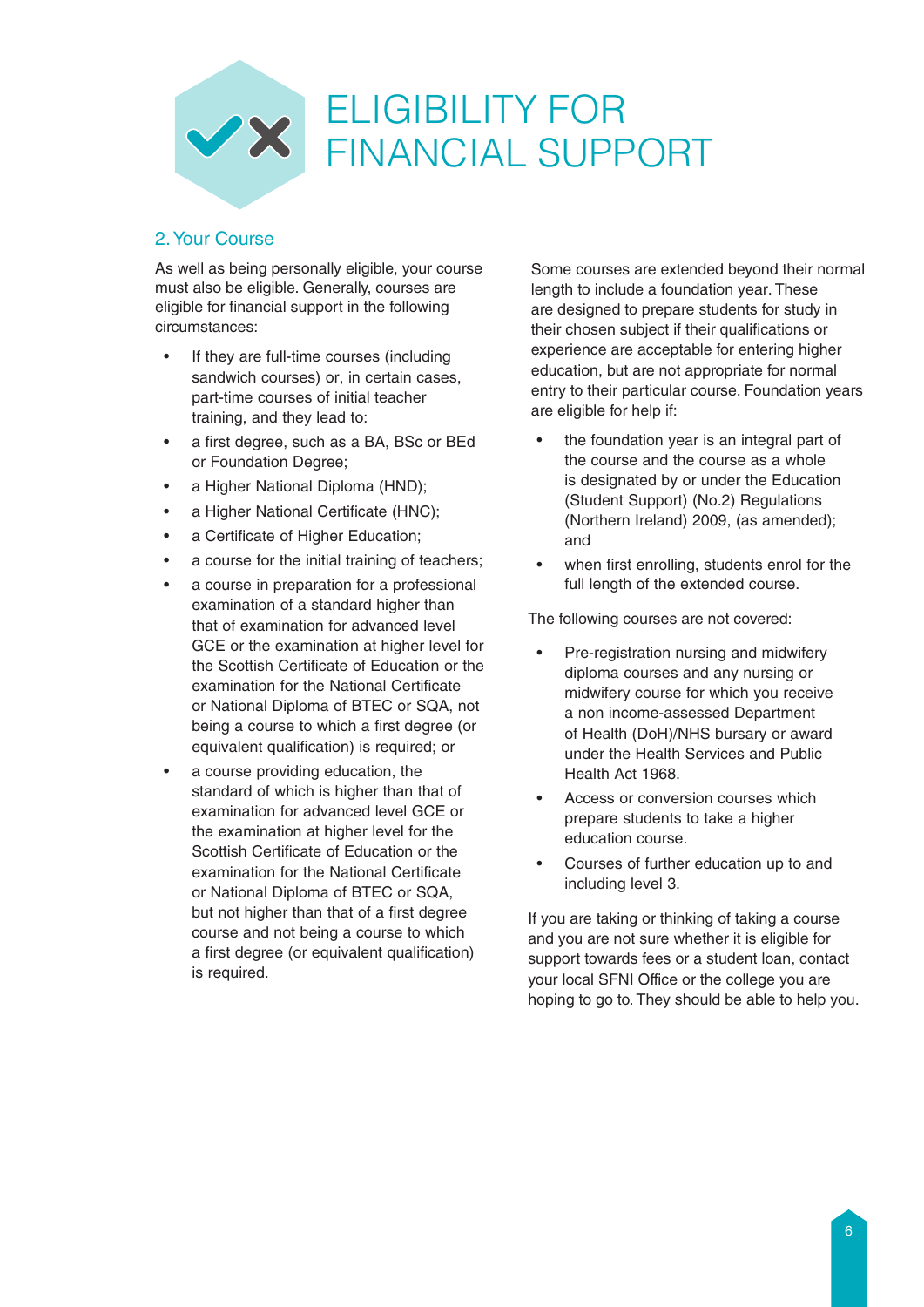#### Financial Support for Architecture **Courses**

Eligible students who study Architecture can receive the undergraduate support package for the degree (RIBA Part I), the placement year and the postgraduate diploma (RIBA Part II). This full package of support is generally only available if you do all of these elements without a break in study.

If you take more than one year out between Parts I and II you will be required to inform your institution and your local SFNI Office so that your student financial support can be suspended until you return to study. Student Finance NI Offices cannot offer student financial support for the additional years; however, they will still regard you as not having had a break in study and will be able to offer you support for the postgraduate diploma (RIBA Part II).

If you do not inform your institution or local SFNI Office that you have suspended your studies or that you intend to return at an agreed date to complete RIBA Part II, you will be regarded as having withdrawn from your course. This means that you will not be eligible for a Tuition Fee Loan or a means-tested Maintenance Grant for your Part II studies, although you may be eligible for a Maintenance Loan.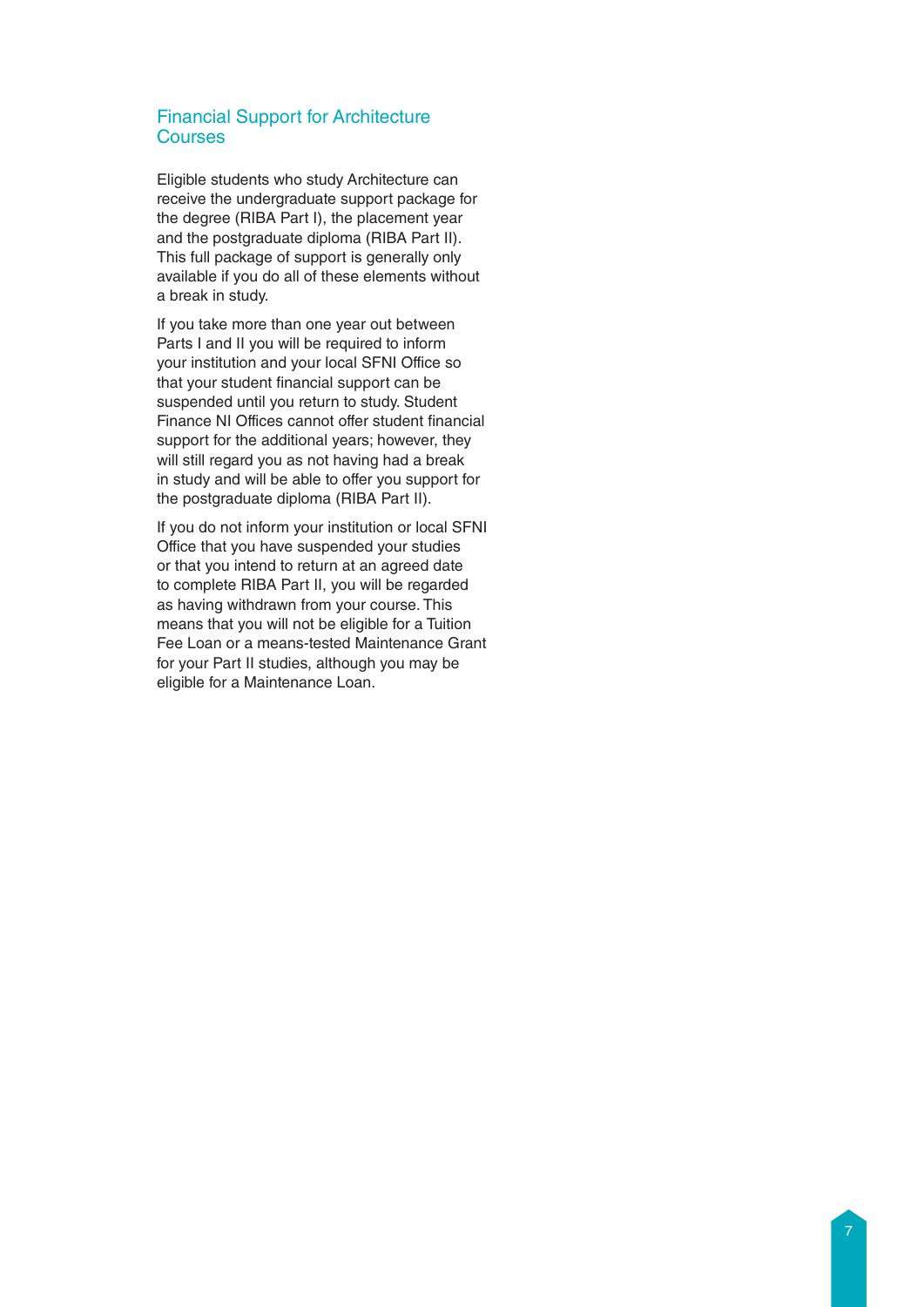

### Students on Work Placement

Students on work placements may have different funding arrangements. The rules are complicated. Whether you can receive funding depends on the type of work you are doing and how long the placement lasts. You should contact your local SFNI Office before you go on placement giving details of your work placement and ask them to let you know what support you are entitled to.

#### **Distance learning – students with a disability**

If you will be studying a full-time undergraduate course and will not be able to attend for a reason related to your disability, you should contact your local SFNI Office for more information about support that may be available.

## 3. Your University or College

The university or college you plan to study at must be either:

- publicly funded (paid for by Government) and in the UK or Republic of Ireland; or
- privately funded in the UK but running individual courses that have received a 'specific designation' from the Department for the Economy).

#### **Privately-funded colleges**

If you are ordinarily resident in Northern Ireland and attending a higher education course at a private institution in the UK, you should be aware that for certain private institutions, you will not receive the full Tuition Fee Loan support to cover your tuition fees. The maximum Tuition Fee Loan available is £4,630.

You will be responsible for funding the difference in the additional cost of your tuition fees. The onus is on you to find out what tuition fees are charged by the private institution and what Tuition Fee Loan support is available from Student Finance NI before you start the course.

Students should also be aware that some private higher education institutions in the UK and ROI may not attract any support and students will be responsible for all their costs. Students should check what funding is available before making a decision.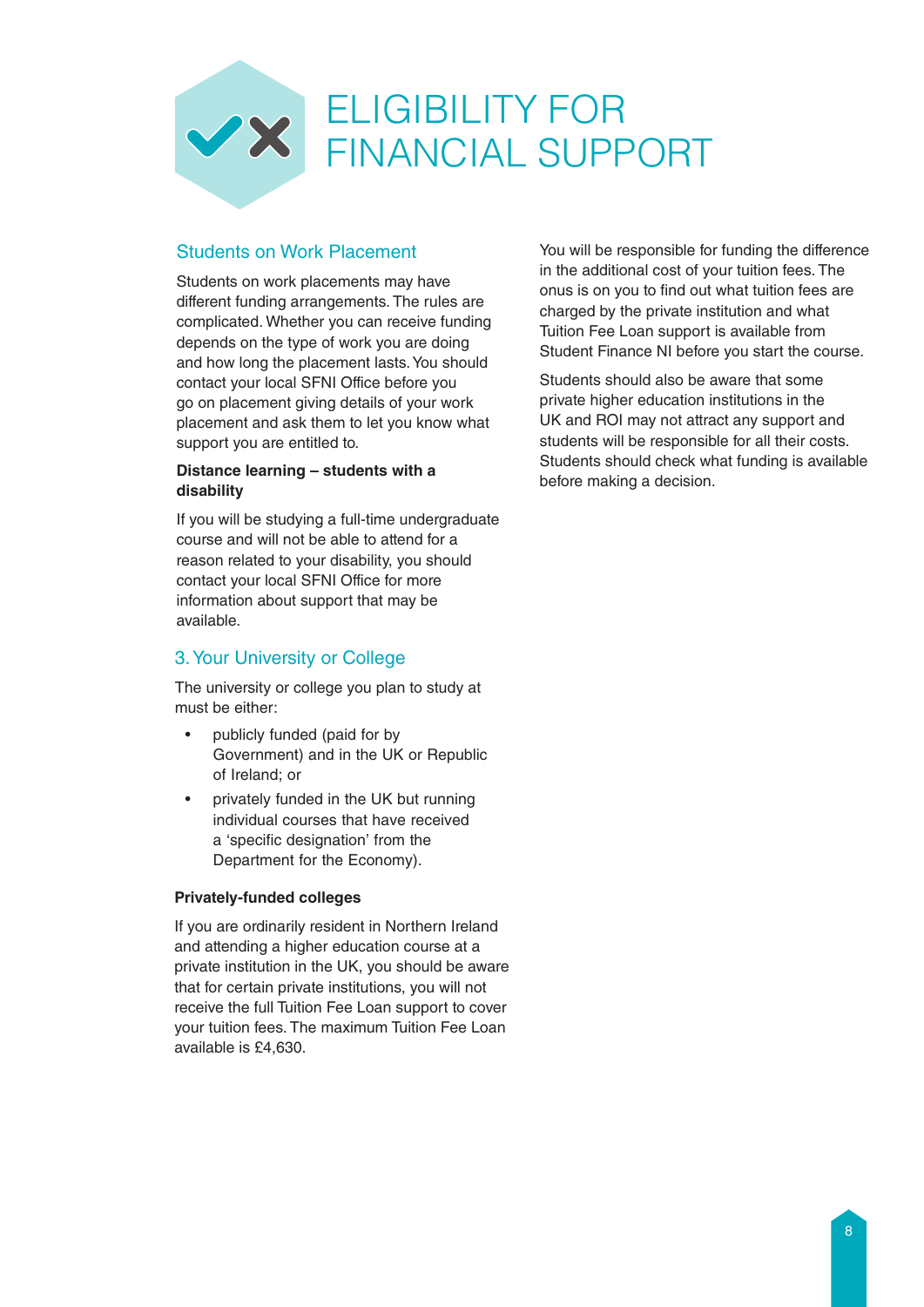

# ASSESSING HOW MUCH FINANCIAL SUPPORT YOU MAY BE ENTITLED TO

#### **SUMMARY**

This section tells you how your local SFNI Office uses the information you supply to decide how much financial help you may receive. Your local SFNI Office looks at your household's income which includes:

- for dependent students, their parents' income;
- for independent students, their partner's income, if any (see note below).

Note: See page 15 for definitions of an "independent student".

### **General Information about income for all students**

The amounts of the Maintenance Grant or the Special Support Grant that you will receive, and part of the Maintenance Loan, depend on your household's income. The lower the household income, the more grant or Maintenance Loan you will be entitled to – see page 12, 13 and 14. If you want to apply for this means-tested financial support, you will need to supply information about your income on the application. Relevant members of your household will also need to declare their income details.

If you choose not to provide information about your household's income, the most support you are likely to receive is a reduced rate of the Maintenance Loan (this is normally 75% of the maximum available depending on your circumstances). However, you will still be able to apply for a loan to cover the full cost of approved tuition fees.

The living cost support you receive is unlikely to cover all of your expenses. You should plan your budgets carefully.

Further information is contained in the booklet '2022/23 Full Time - A Guide to Financial Support for Full Time Students in Higher Education'.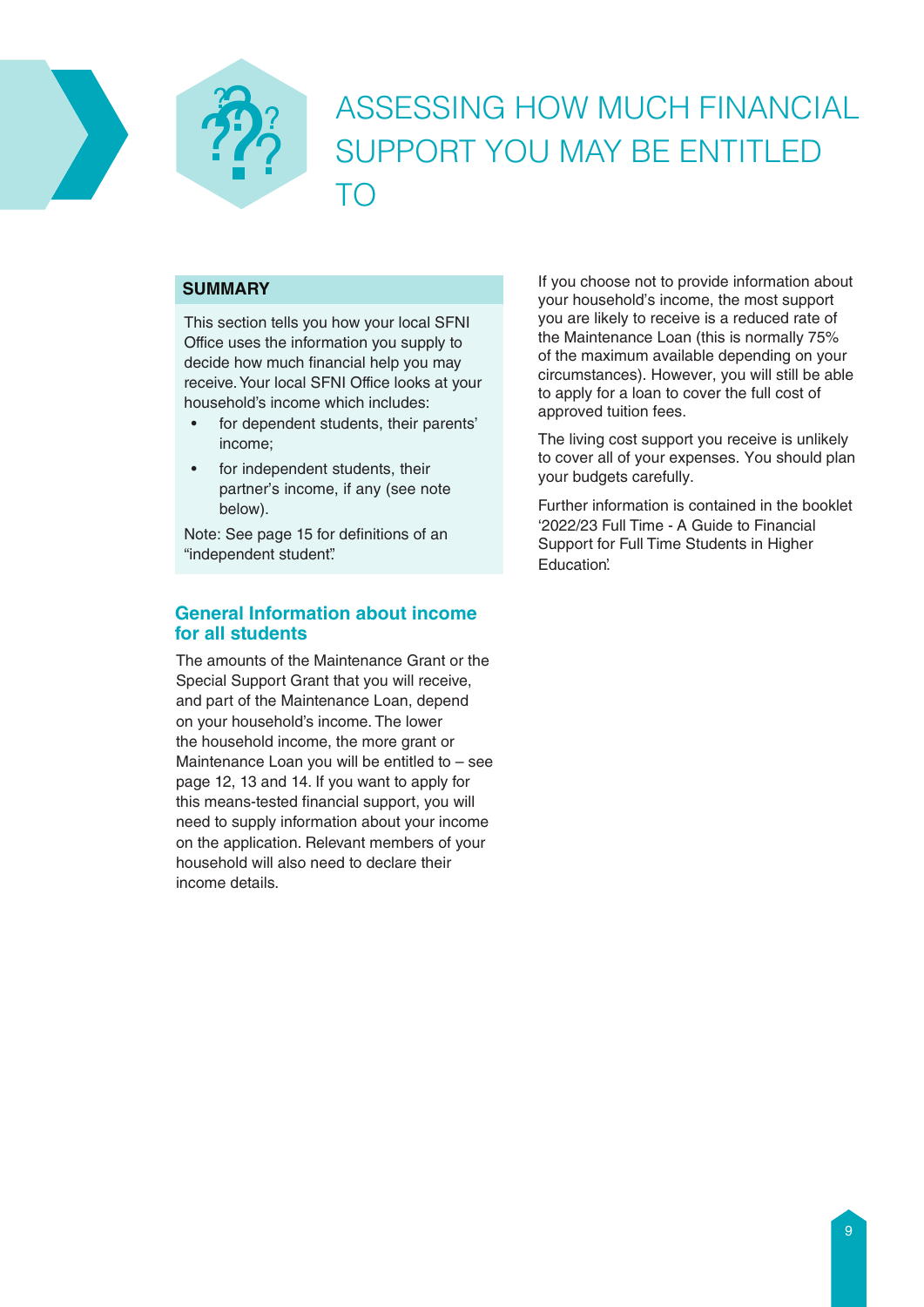

| Type of help                                           | Available? |
|--------------------------------------------------------|------------|
| <b>Student Loan for Tuition Fees</b>                   | Yes        |
| Maintenance Grant (or Special Support Grant)           | Yes        |
| <b>Student Loan for Maintenance</b>                    | Yes        |
| Extra help if you have a disability                    | Yes        |
| Extra help if you have children or<br>adult dependants | Yes        |

# 1. Your Income

You may be expected to contribute depending on how much income you have and where it comes from. Your local SFNI Office will ask you to estimate your total income for the coming academic year. This income includes all money that you earn or receive that you pay income tax on, **except** for income from work done during any academic year of your course (including holiday, evening or weekend working but not including any sums paid in respect of periods for which you have leave of absence or are relieved of your normal duties for the purpose of attending your course). It will also include certain social security benefits. Your parents' income or that of relevant members of your household will be added to yours to arrive at the total household income.

# 2. Household Income

The local SFNI Office will assess your parents' income, including the income of a relevant partner of your parent unless:

- you are an **independent student**  (see page 15); or
- you choose not to provide details of your parents' income because you only want support that is not assessed on your household income.

**Personal allowances and trade losses which are deducted by HMRC when calculating liability for income tax are not deducted from taxable income which is used to calculate 'household income' for student support. If a parent has received a redundancy payment or a pension lump sum payment they should provide details of this with the application.**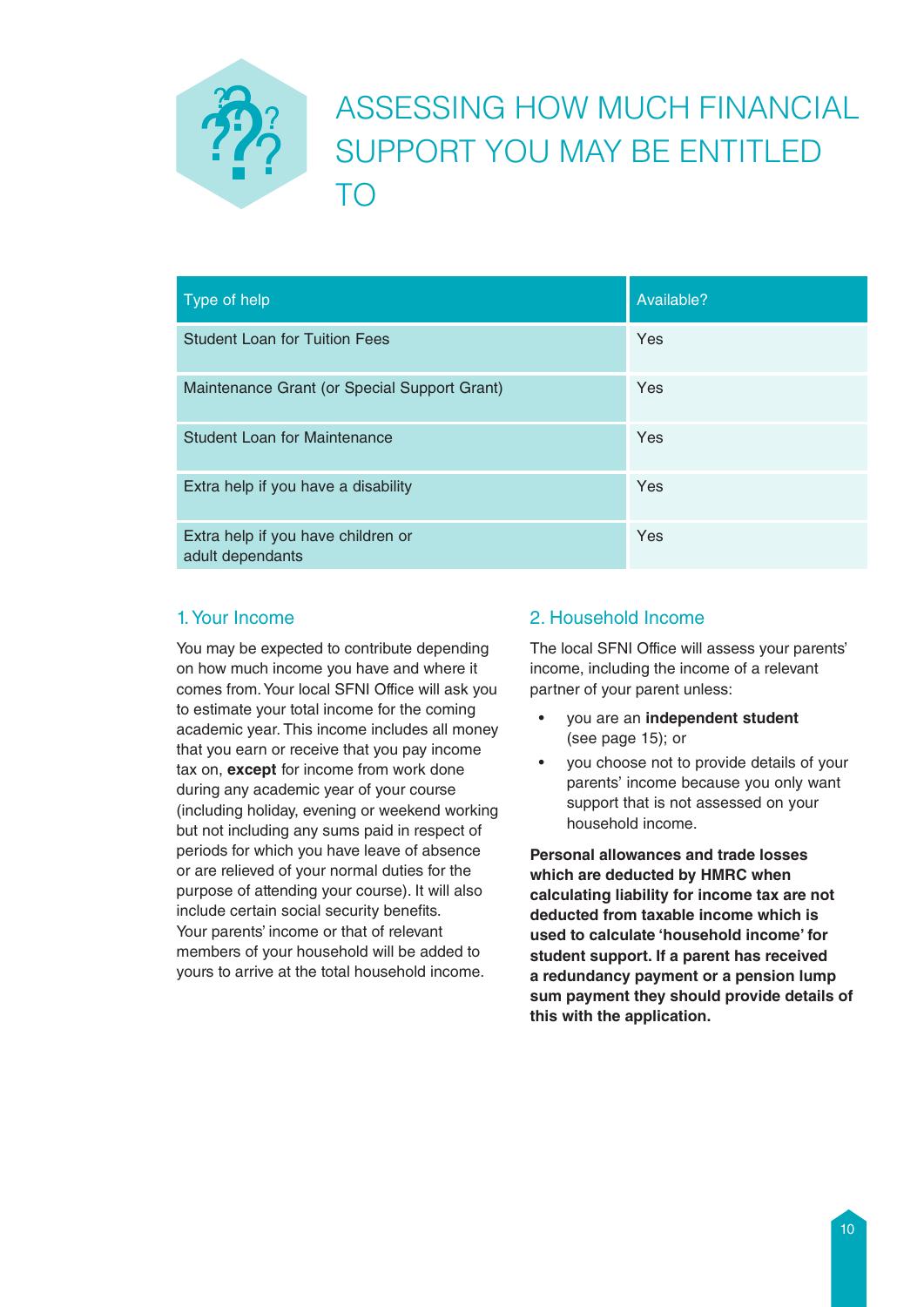

#### **Your local SFNI Office will then take the following allowances off the household income:**

- Pension payments that qualify for certain specified tax relief.
- £1,153 for any child other than you who is totally or mainly financially dependent on your parents.

Using your household income, your local SFNI Office will work out whether your parents should make a contribution and if so, how much it will be. Your local SFNI Office will then work out how much support you are due.

Your local SFNI Office will usually look at your parents' income before deductions for the **prior financial year.** But if your parents' income has fallen by at least 5% they can ask your local SFNI Office to look at their estimated income before deductions for the **current** financial year.

Current Year Income Assessment forms, for the relevant academic year, can be downloaded from **www.studentfinanceni.co.uk**. Please ensure you download the form relevant to the correct academic year the student is attending. Please note that income for the prior financial year must be fully verified before a reassessment on the current year's income can occur.

If your parents are separated or divorced, the local SFNI Office will take the income of whichever parent they consider to be appropriate in the circumstances, plus partner's income where applicable. Your parents must declare their partner's details and income. It is an offence to withhold information. The income of the other parent will not be included.

A parent's "partner" means one of the following:

- A spouse (husband or wife);
- Civil partner;
- A person ordinarily living with the parent as his or her spouse;
- A person ordinarily living with the parent as his or her civil partner.

If your parents' circumstances change during the year and they begin living with / cease living with a partner they need to let Student Finance know immediately as it will affect your entitlement.

**This can cause an overpayment of support which must be repaid immediately or will be deducted from your next year's entitlement.**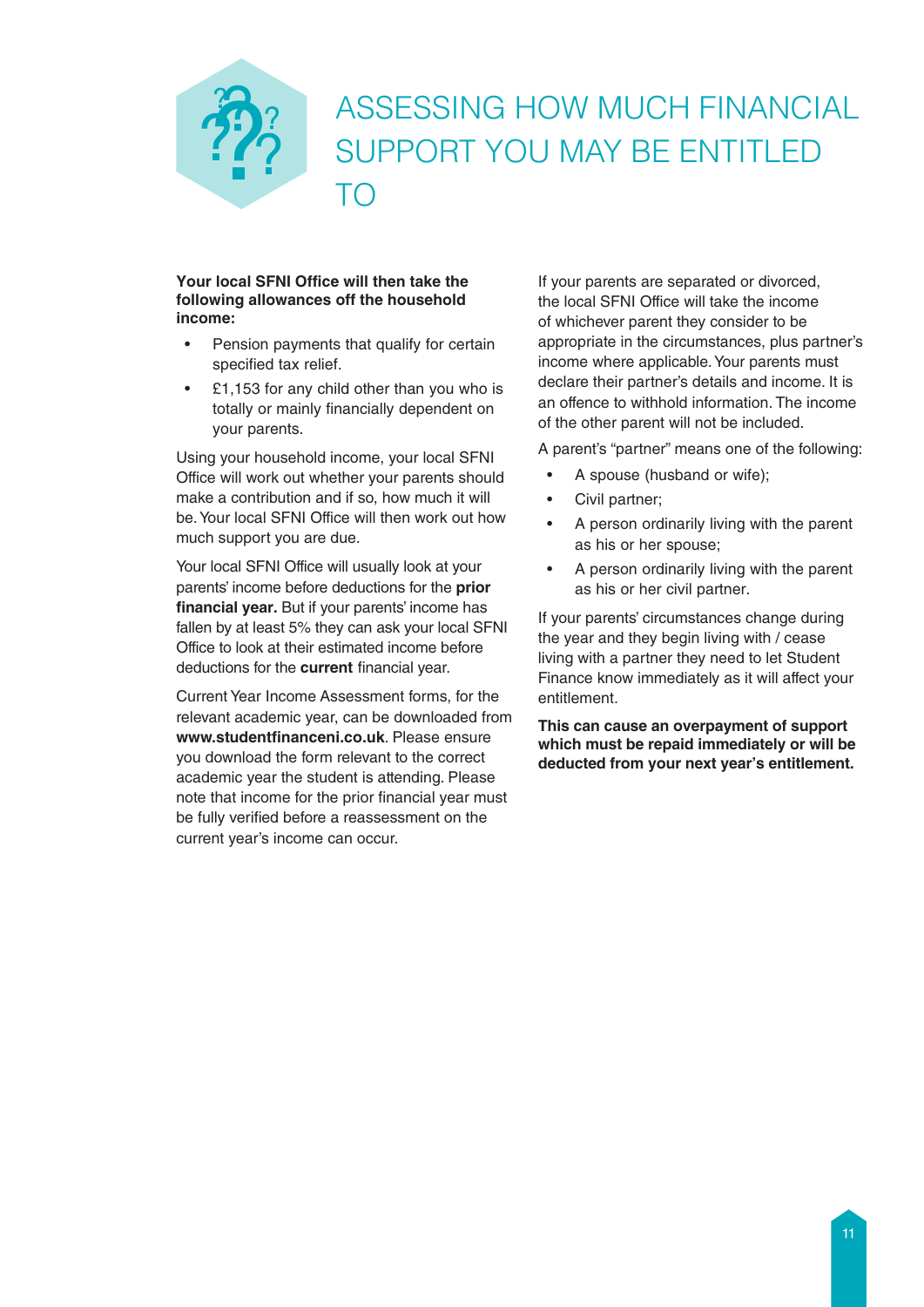# ASSESSING HOW MUCH FINANCIAL SUPPORT YOU MAY BE ENTITLED TO

# 3. Assessing the household contribution

Once your local SFNI Office has worked out the household income they assess a household contribution as follows:

- No contribution if the total income is less than £41,540.
- £1 for every £9.50 of the total income above £41,540.

For example, if the household income is £45,000, your local SFNI Office would assess a contribution of £364.

Please note in most circumstances if you have one or more siblings at university the contribution will be divided between you and your siblings.

If one of your siblings does not attend, suspends or withdraws, your entitlement will be revised and your support may be reduced.

The first line of the table below shows the household income level at which you would receive the full-rate Maintenance Loan or the maximum rate Maintenance Loan in your final year. If you are on a one-year postgraduate ITT course (for example, a PGCE course), that year will not be treated as a final year.

It then shows the household income levels at which you would only be entitled to the 75% of Maintenance Loan that is not income-assessed.

| <b>HOUSENOID CONTIDUTION</b>                                                              |                                     |                                  |                                     |                                  |  |
|-------------------------------------------------------------------------------------------|-------------------------------------|----------------------------------|-------------------------------------|----------------------------------|--|
|                                                                                           | <b>Full year</b>                    |                                  | <b>Final year</b>                   |                                  |  |
| <b>Support covered</b>                                                                    | <b>Household</b><br>residual income | <b>Household</b><br>contribution | <b>Household</b><br>residual income | <b>Household</b><br>contribution |  |
| <b>Full-rate Maintenance</b><br>Loan (or maximum-rate<br>final-year Maintenance<br>Loan)  | £41,540                             | <b>Nil</b>                       | £41,540                             | <b>Nil</b>                       |  |
| 75% Maintenance Loan -<br>student living away from<br>home and studying in<br>London      | £57,643                             | £1,695                           | £56,170                             | £1,540                           |  |
| 75% Maintenance Loan<br>- student living away<br>from home and studying<br>outside London | £53,035                             | £1,210                           | £52,180                             | £1,120                           |  |
| 75% Maintenance Loan -<br>student living at home                                          | £50,451                             | £938                             | £49,568                             | £845                             |  |

### **Household contribution**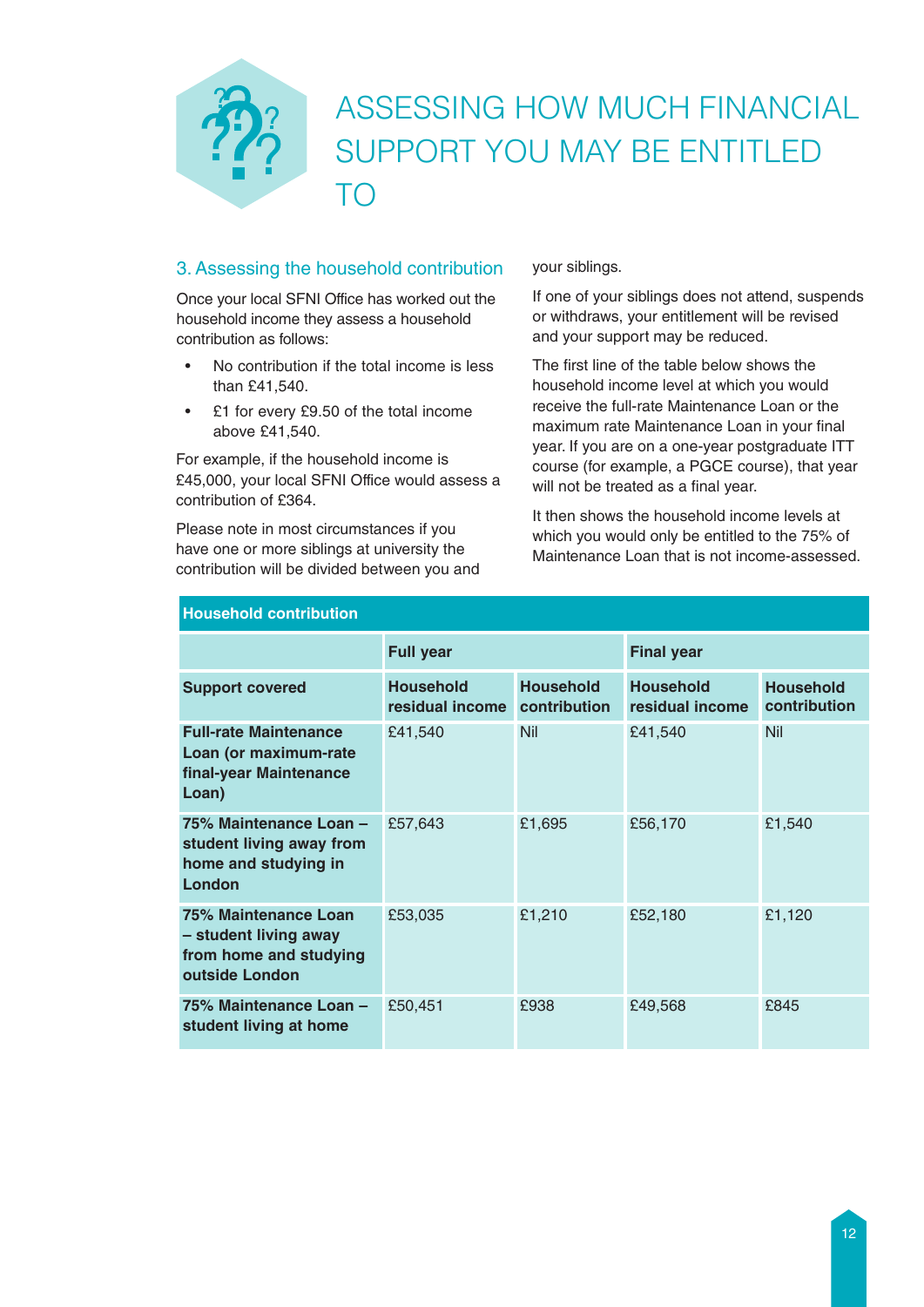

4. Assessing maintenance grant entitlement (applies to students who are on courses other than Initial Teacher Training courses not leading to first degrees).

You may be entitled to receive a non-repayable Maintenance Grant of up to £3,475 a year.

If your household income is £19,203 or less, you may be entitled to the full Maintenance Grant of £3,475.

If your household income exceeds £19,203 but does not exceed £29,019, the amount of grant you can receive will decrease by £1 for every £4.55 of household income above £19,203. If your household income exceeds £29,019 but does not exceed £41,065, the maximum amount of grant you can receive is £1,318 and reduced by £1 for every £9.50 of income above £29,019. If your household income is £41,065, you may be able to receive the minimum Maintenance Grant of £50.

If the household income is more than £41,065, you will not be able to receive any Maintenance Grant (see table on next page).

#### 5. Maintenance Grant entitlement for Initial Teacher Training (ITT) course **students**

If you are on an ITT course you may be eligible for a Maintenance Grant of up to £3,475.

If you are starting or continuing on an ITT course (for example, a PGCE course but not a course for a first degree) in 2022 and your periods of full-time attendance are in aggregate 10 or more weeks in the academic year, you may receive a £1,318 Maintenance Grant. Depending on your household income, you may be able to receive up to £3,475 in total.

If you are starting or continuing on an ITT course (other than a course for a first degree) in 2022 and your periods of full-time attendance are in aggregate between six and ten weeks, you may receive a £659 Maintenance Grant. Depending on your household income, you may be able to receive up to £1,738 in total. You must provide evidence of the dates and locations when you are required to be in attendance.

#### 6. Maintenance Loan entitlement for people who receive a Maintenance **Grant**

If you apply for a Maintenance Grant, you can also apply for a Maintenance Loan (the rate of which will vary according to where you are living or studying). However, if you are eligible to receive a Maintenance Grant, your loan entitlement will be reduced.

If you receive the full Maintenance Grant of £3,475 and you qualify for a Maintenance Loan, your Maintenance Loan entitlement may be reduced by £1,887.

If you receive a grant of greater than £1,318 the loan will be reduced by £1,887 less £1 in every £17.25 by which the household income exceeds £19,203.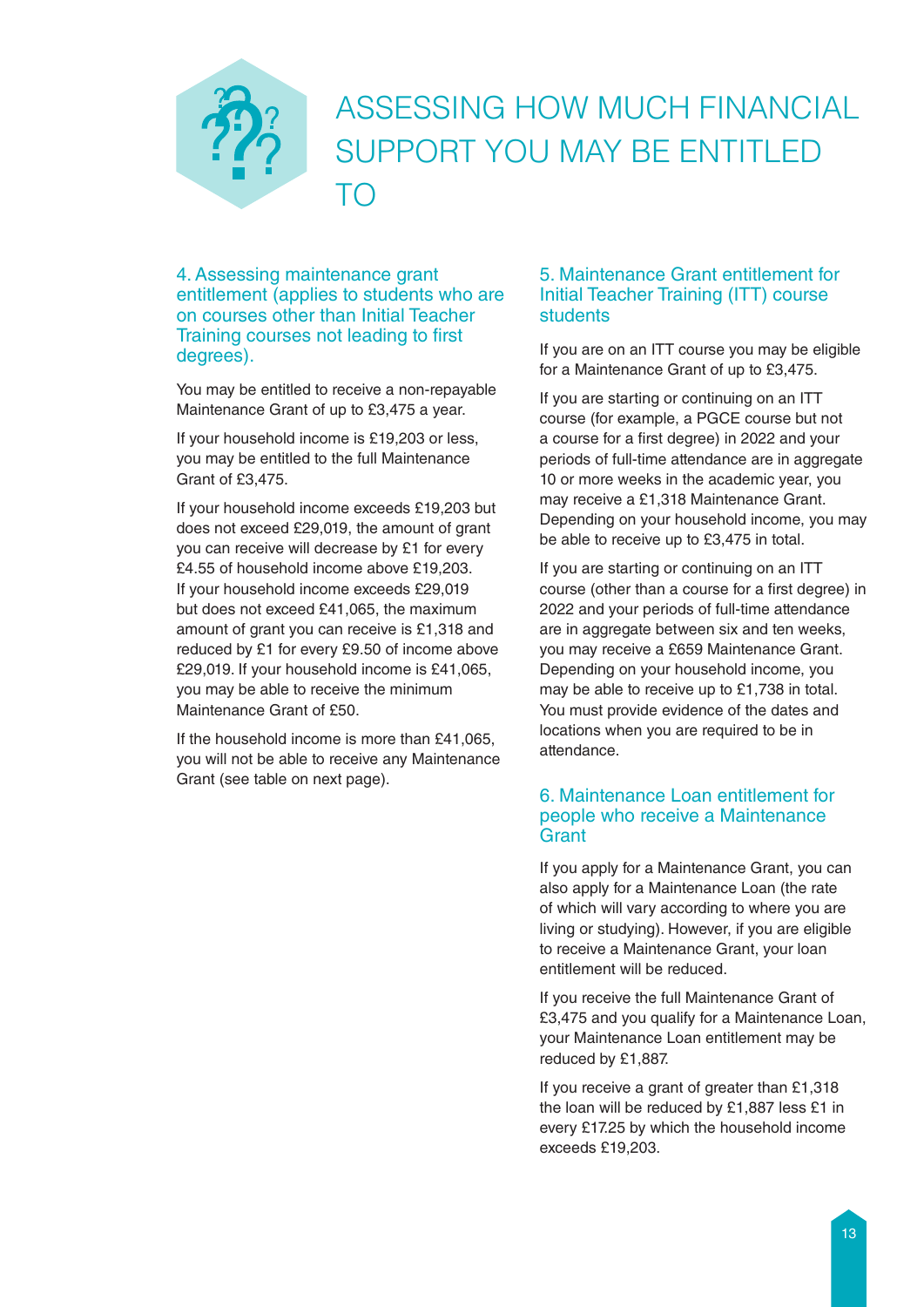# ASSESSING HOW MUCH FINANCIAL SUPPORT YOU MAY BE ENTITLED TO

| <b>Maintenance Grant and Maintenance Loan entitlement</b> |                             |                                                                                                             |                                                                                                              |                                                                                            |  |  |
|-----------------------------------------------------------|-----------------------------|-------------------------------------------------------------------------------------------------------------|--------------------------------------------------------------------------------------------------------------|--------------------------------------------------------------------------------------------|--|--|
| <b>Household</b><br>income                                | <b>Maintenance</b><br>Grant | <b>Maintenance Loan</b><br>- living away from<br>home and studying<br>outside London<br>(maximum $£4,840$ ) | <b>Maintenance</b><br><b>Loan</b> $-$ living away<br>from home and<br>studying in London<br>(maximum £6,780) | <b>Maintenance</b><br><b>Loan</b> $-$ living at<br>their parents' home<br>(maximum £3,750) |  |  |
| £19,203                                                   | £3,475                      | £2,953                                                                                                      | £4,893                                                                                                       | £1,863                                                                                     |  |  |
| £25,000                                                   | £2,201                      | £3,289                                                                                                      | £5,229                                                                                                       | £2,199                                                                                     |  |  |
| £30,000                                                   | £1,215                      | £3,625                                                                                                      | £5,565                                                                                                       | £2,535                                                                                     |  |  |
| £35,000                                                   | £689                        | £4,151                                                                                                      | £6,091                                                                                                       | £3,061                                                                                     |  |  |
| £41,540                                                   | £0                          | £4,840                                                                                                      | £6,780                                                                                                       | £3,750                                                                                     |  |  |

Different rules apply if you have a brother, sister or parent who is also receiving full-time student support. Your local SFNI Office will work out your household's contribution before they share it between you and the other students in your family. In normal circumstances, it will be shared out equally. However, in certain circumstances it may be shared differently to make sure that the amount of contribution reflects whose income has been included in the income assessment. Your local SFNI Office will be able to give you more information.

If your circumstances change during your course, (for example, if one of your parents dies or remarries or if a parent starts/ceases to live with a partner or other sibling(s) does not attend or ceases to attend a HE course) your local SFNI Office will assess the household contribution again and your support may be reduced.

## 7. Special Support Grant

If your household income does not exceed £41,065 and you fall within certain prescribed categories – these include students who are eligible for Housing Benefit or the housing element of Universal Credit whilst you're studying – you may be entitled to receive a Special Support Grant. The amount of grant payable is assessed in the same way as the Maintenance Grant (see above). Students who are eligible for the Special Support Grant will not be eligible for the Maintenance Grant. For more detailed information on the Special Support Grant refer to page 11 of the booklet '2022/23 Full Time - A Guide to Financial Support for Full Time Students in Higher Education'.

If you apply for the Special Support Grant, you can also apply for a Maintenance Loan (which will vary according to where you are living or studying). However, if you qualify for a Maintenance Loan, the maximum amount of loan you can receive will **not** decrease.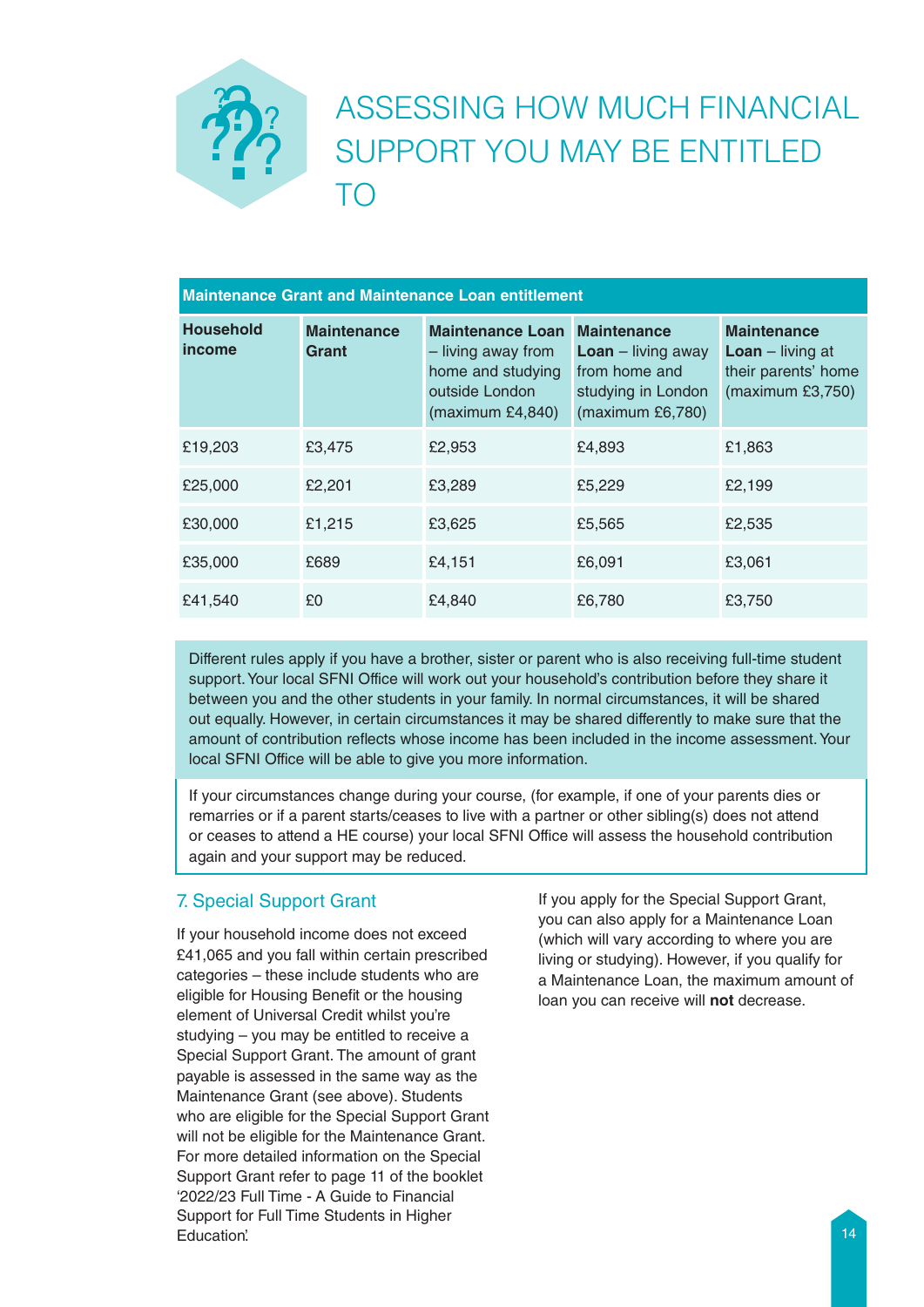

## 8. Independent students

If you are an independent student, the local SFNI Office will not take your parents' income into account when working out the household income and contribution.

You are an independent student if you meet one of the following conditions:

- You have care of a person under the age of 18 on the first day of the academic year for which you are applying for support.
- You are 25 or over on the first day of the academic year for which you are applying for support. For courses starting in September/October 2022 the first day is 1st September.
- You have been married or formed a civil partnership before the start of the academic year for which you are applying for support, even if that marriage or civil partnership is not still subsisting. Your local SFNI Office will need to see your marriage certificate or civil partnership schedule.
- You have no living parents.
- You have supported yourself for at least three years before the first day of the first academic year of your course. This includes any time when you:
- were in paid full-time employment;
- received Income Support, Jobseeker's Allowance, Universal Credit or other state benefit paid to a person who is available for employment but is unemployed, or registered for unemployment;
- received any pension, allowance or other benefit by reason of a disability to which you are subject or by any reason of confinement, sickness or illness; or
- received training under any scheme for the unemployed or other funding by any state authority or agency.
- Your parents cannot be traced or it is not practical or possible to contact them;
- Your parents live outside of the EU and an income assessment would put them in jeopardy, or it is not reasonably practicable for them to send funds to the UK if a contribution were assessed (this may apply if you are a refugee);
- You can demonstrate that you are permanently estranged from your parents (see "Students who have no contact with their parents" on page 16) – your local SFNI Office will review your situation each time it assesses your application for a new academic year); or
- Subject to certain exceptions, you were looked after by a local authority throughout any three-month period ending on or after the date on which you turned 16 and before the first day of the first academic year of your course.

If you are claiming to be an independent student because you have supported yourself for three years or more, you must provide evidence to show how you have supported yourself. If you have been working or claiming benefits, you must provide written confirmation of this. Acceptable proof includes letters from employers confirming the dates you worked there and your levels of earnings. P60s on their own are not sufficient. For periods where you have claimed benefits, you should ask your local Jobs and Benefits Office for a letter to confirm the dates you claimed benefit and the type of benefit received.

If you do not provide birth or marriage certificates or evidence to prove you have supported yourself for three years, your application will be delayed.

If you have care of a child and are claiming independent status, you should send your child's long birth certificate and provide other evidence that you are caring for the child (for example, evidence that you are receiving Child Benefit, Child Tax Credit or Universal Credit for that child).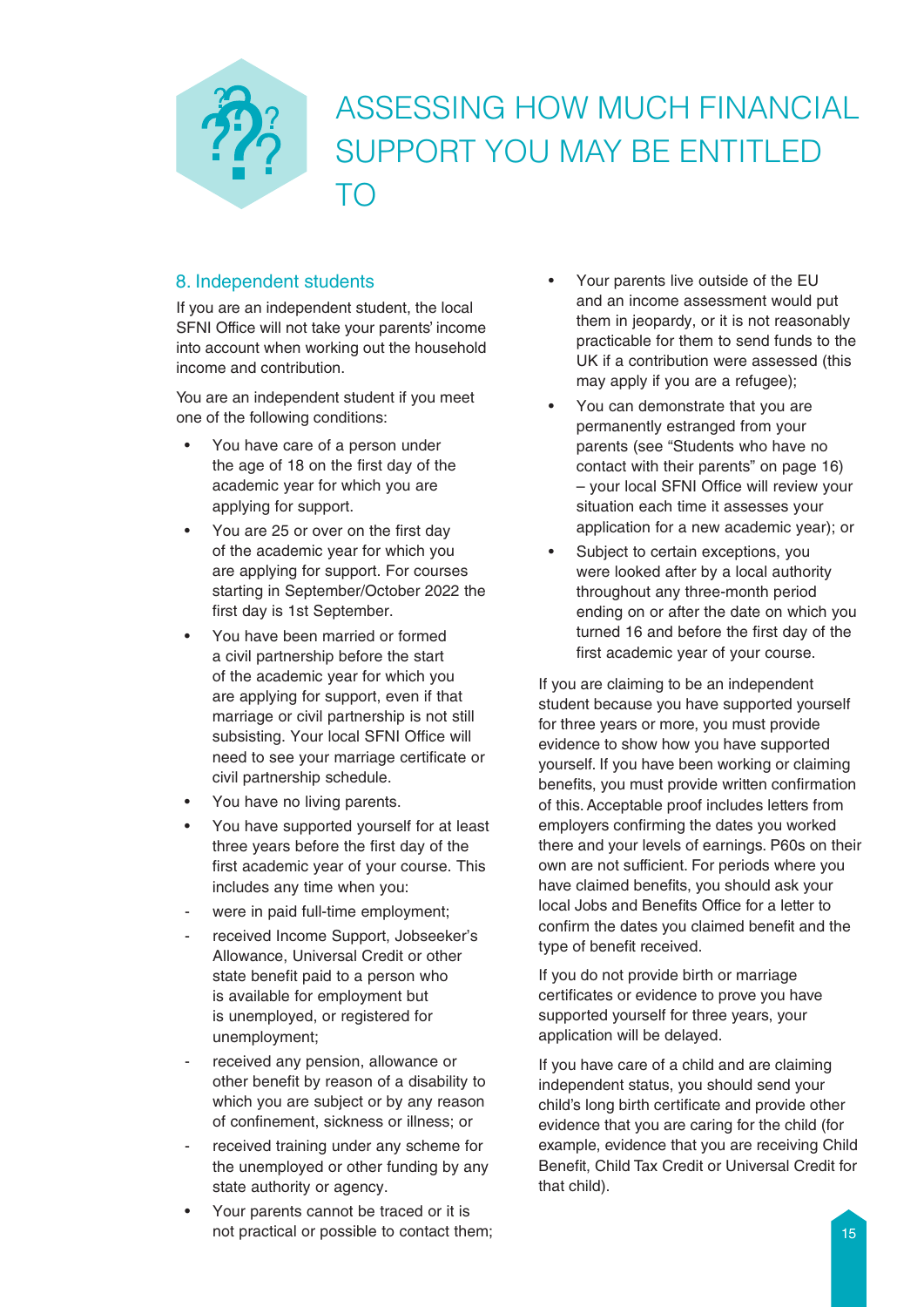# ASSESSING HOW MUCH FINANCIAL SUPPORT YOU MAY BE ENTITLED TO

#### **Students who have no contact with their parents**

If you want to claim independent status because you are estranged from your parents, you must provide confirmation from a person outside your family who knows about your circumstances in a professional capacity. Examples of proof you could provide are:

- a letter from your social worker (if you have one);
- if you claimed Income Support or Universal Credit when you were under 18, a letter from your local Jobs and Benefits Office showing that you received benefits because of your situation;
- if your relationship with your parents broke down while you were at school or college, a letter from an advice worker or personal tutor or teacher, confirming your circumstances; or
- if you have visited your doctor because of problems relating to your broken relationship with your parents, a letter to confirm your circumstances.

To qualify for independent status because of this, you will need to prove that the lack of contact with your parents is permanent. You must provide evidence of this to your local SFNI Office explaining in full the circumstances which led to this. Your local SFNI Office would normally expect you to have had no contact with your parents for at least 12 months although this may not apply in exceptional circumstances. Please ask your local SFNI Office for forms SEF and IVE.

You will not be able to claim independent status just because you do not get on with your parents or because you do not live with them. You will also not be able to claim independent status simply because your parents do not want to give details of their income, or refuse to provide financial support to you.

For more information on estrangement refer to the 'Stand Alone' website **www.standalone.org.uk.**

### 9. Your household income - husband, wife or partner of either sex

If you are an independent student who is married or is in a civil partnership, your local SFNI Office will take into account the income of your husband, wife or civil partner. If you are 25 or over on the first day of the academic year for which you are applying for support, the income of your same sex or opposite sex partner will also be taken into account.

Your partner's residual income will generally be worked out in the same way as your parents' residual income and is calculated as £9.50 for every £1 over £24,770. The household income threshold is also the same. However, different rules apply if you separate from your partner.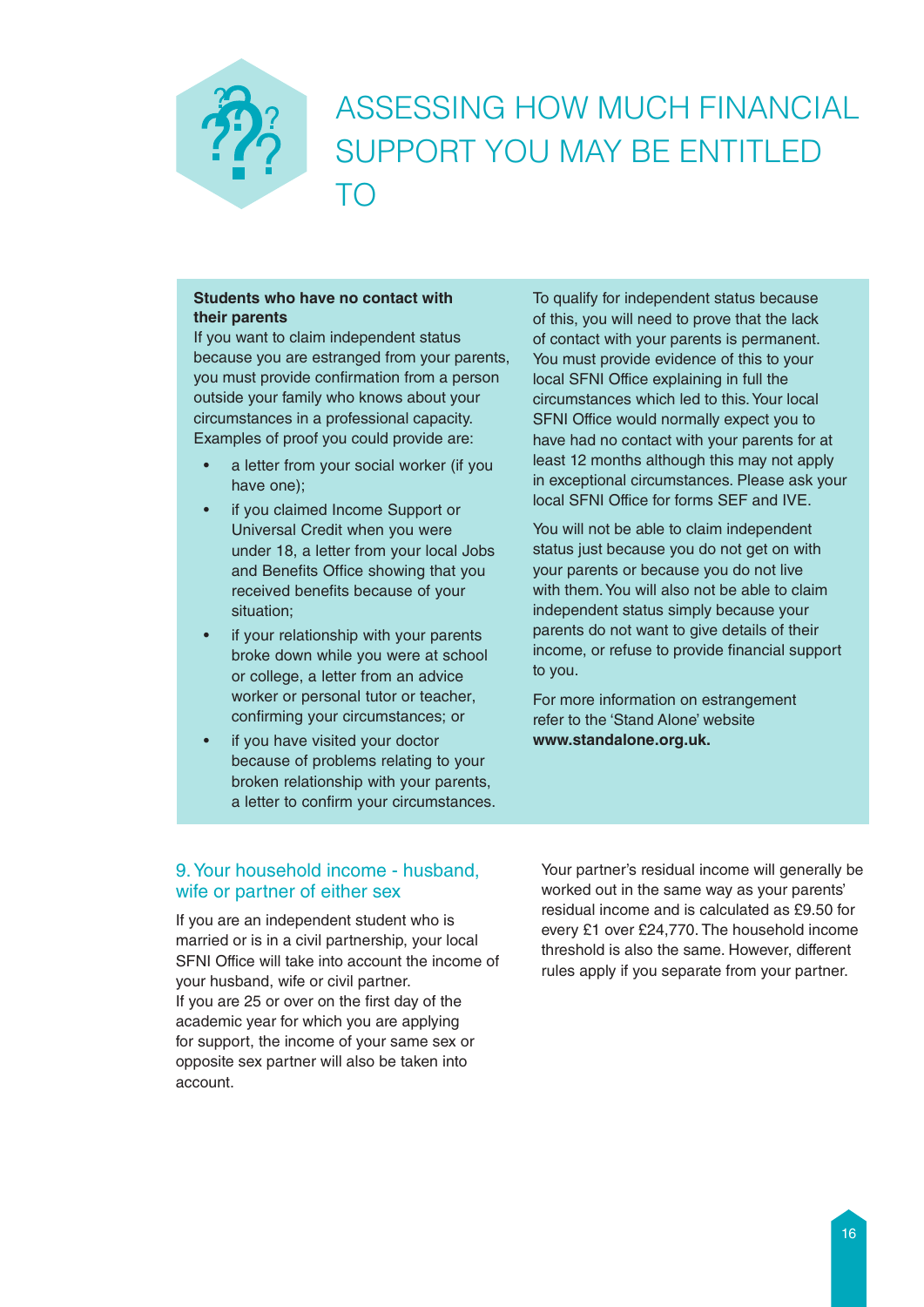

### 10. Understanding living costs while studying at university or college

Students studying at university or college can have different living costs depending on where and what they will be studying, their lifestyle and any financial commitments they might have.

Discover Uni offer guidance on other things to consider that may help cover some of your living costs, including tips on budgeting. Why not check out their budget calculators to find out what your living costs at university or college might add up to?

If you're unsure about what additional costs may be involved as a result of your studies, you should ask your university or college for more information. Examples could include:

- accommodation costs such as rent
- travel
- course materials
- food and drink
- $utilities such as gas and electricity bills$

#### **Making up the difference**

For some students even the maximum amount of Maintenance Loan may not be enough to cover all their living costs. Students are expected to make up the difference between the Maintenance Loan amount available to them and their total living costs.

Financial support may be provided by the student's parents or partner. But there are several other sources of funding available for students who don't have access to household support, or for students who need more funding because even the maximum Maintenance Loan available isn't enough. These could be:

- part-time employment
- savings
- university bursaries and scholarships

You can find more information about some of the alternative sources of funding, and guidance on how to budget for university, at

**https://discoveruni.gov.uk/how-will-i-pay-forit/how-will-i-pay-northern-ireland/.**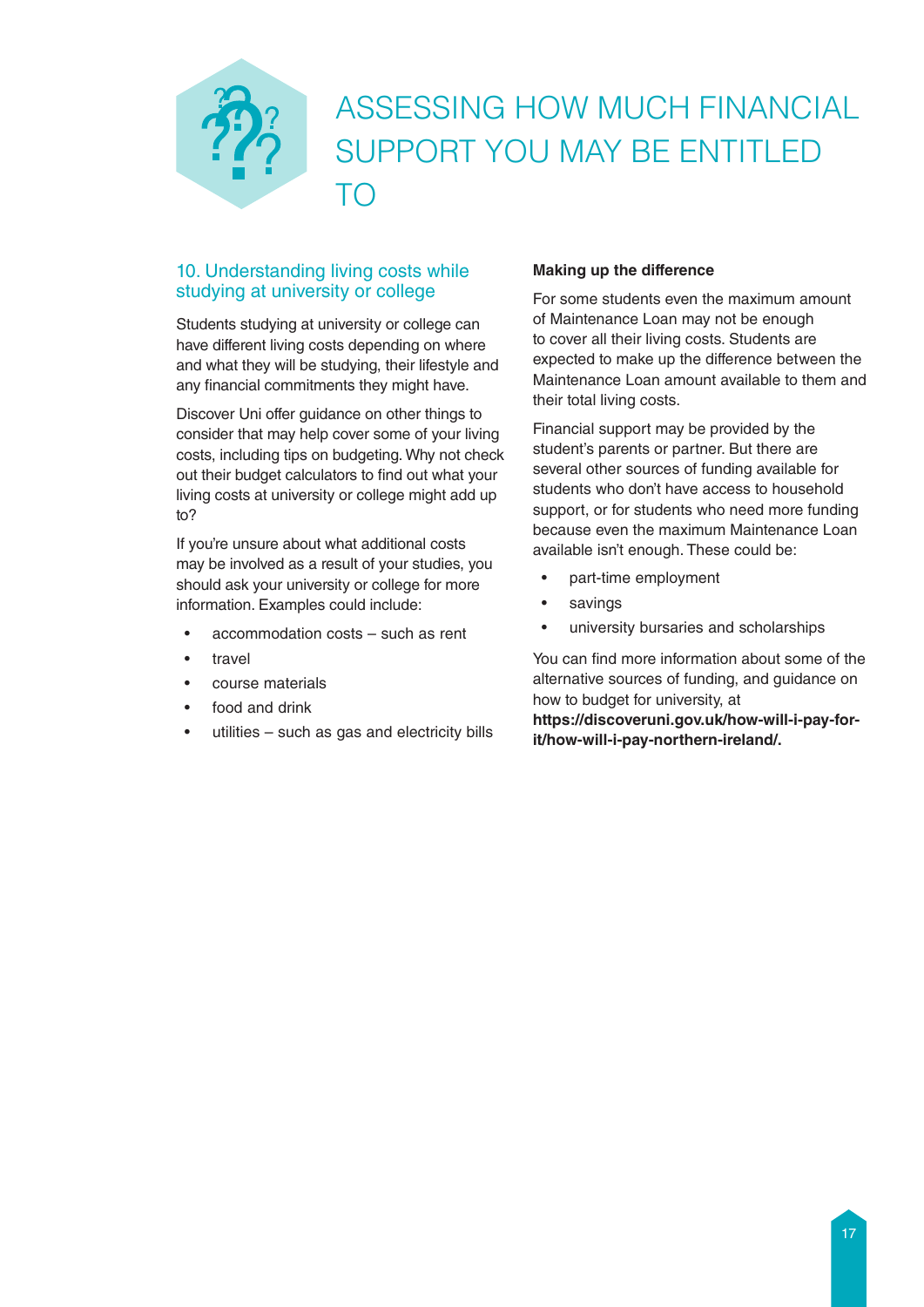



#### **Summary**

This section tells you how much financial help you will receive, and how you will be paid any support.

#### 1. Notice of entitlement

The Student Loans Company (SLC) will send you a Student Finance Entitlement letter telling you how much support you can get.

Please read each new Student Finance Entitlement letter you receive as the amounts due to you can be lower than previously notified.

This letter will also contain a payment schedule that tells you how much your payments are and when your instalments are due. The payment schedule will also include details of any grants or other payments you may be due. You will usually receive any amounts due in three instalments, normally one at the start of each term.

#### 2. Payment of your loans

Most students will receive their first loan instalment straight into their bank account after they have enrolled on their course. However, their college must first have confirmed to the SLC that they are registered on the relevant course.

There are several things that as a student you can do to make sure that you receive your payment promptly.

1) Open a bank or building society account and give the SLC your account details before the start of term.

2) At enrolment, make sure you bring any documents that your college needs, in particular your notice of entitlement issued by the SLC.

3) Make sure that you always refer to yourself in the same way on all of the documents you are asked to fill in. For example, if you apply for a university place through UCAS as 'John Anthony Smith', please refer to yourself in the same way in your student support application. It is best to give your full name as it appears on your birth certificate or passport in all dealings with UCAS, your local SFNI Office, the SLC and your university or college.

If you received EMA make sure that you apply for Student Finance under your EMA Customer Reference Number. Do not create a new account.

For a few students, the SLC will make the first instalment by cheque, which you can collect from your college at the start of term. The payment method will be shown on the payment schedule SLC send you.

For all students, the SLC will pay further loan instalments straight into your bank or building society account.

If you have taken out a loan to cover all or part of your tuition fees, this will be paid direct to your university or college.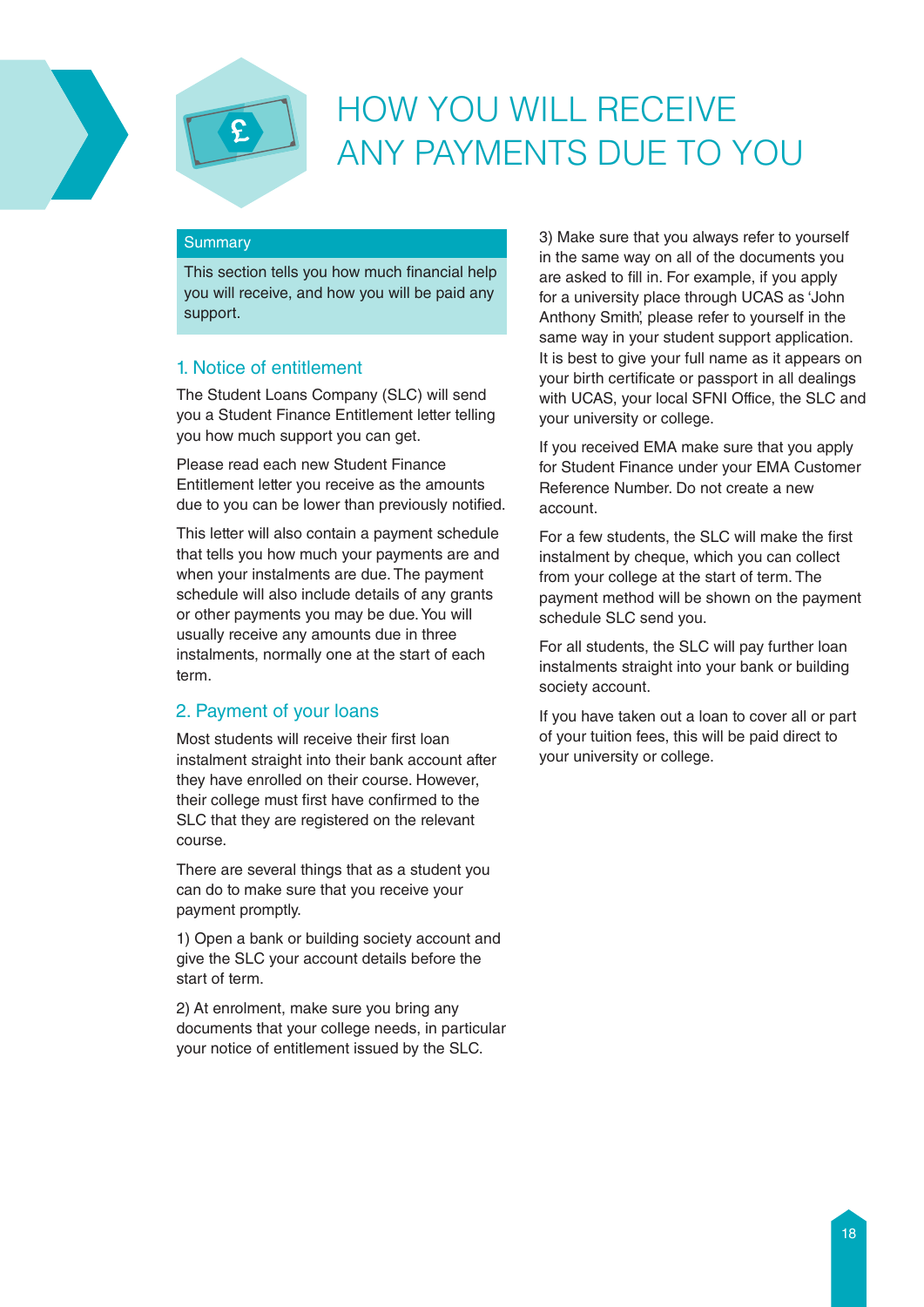

#### Training bursaries for Teacher Training in England

If you intend to study a full-time postgraduate teacher training course in England, and are not currently employed as a teacher, you may be eligible for a teacher training bursary. Bursary amounts vary depending on the subject and degree class or highest relevant academic qualification.

For more detailed information about the available bursaries available in academic year 2022/23 and whether you are eligible to apply, please refer to https://getintoteaching.education. gov.uk/funding-your-training or contact the Teaching Information Line on **0800 389 2500**

#### Undergraduate Medical and Dentistry Courses

For years one to three of your first primary degree course, you will receive the standard student support package. In your fourth year of study and beyond, depending on whether or not you follow a one year intercalated degree, if you are studying in the UK, you may be eligible to receive a means-tested healthcare bursary from the Department of Health (DoH) and have your tuition fees paid in full by the DoH. You may also be eligible to apply for a reduced rate non-income assessed Maintenance Loan. You may also get extra allowances, for example, if you are disabled or have dependants.

You will apply for support through your local SFNI Office for the full duration of the course and regardless of where you are studying in the UK. As your local SFNI Office administers the bursary arrangements on behalf of the DoH, you should contact them for further information on the level of bursaries available. A Student Finance NI Medical and Dental Fact Sheet is available on our website **www.studentfinanceni.co.uk.**

### Graduate Entry Medical Courses

If you are attending a four year graduate-entry medical course (fast-track course), you will not be eligible for a DoH healthcare bursary, tuition fee support or Maintenance Grant. You will be required to pay your own fees to the university. You can, however, apply for a Maintenance Loan through your local SFNI Office for the duration of the course.

### Funding for Healthcare course

If you intend to study a healthcare course, you should note that the student support available to you may differ from the support available for other higher education courses.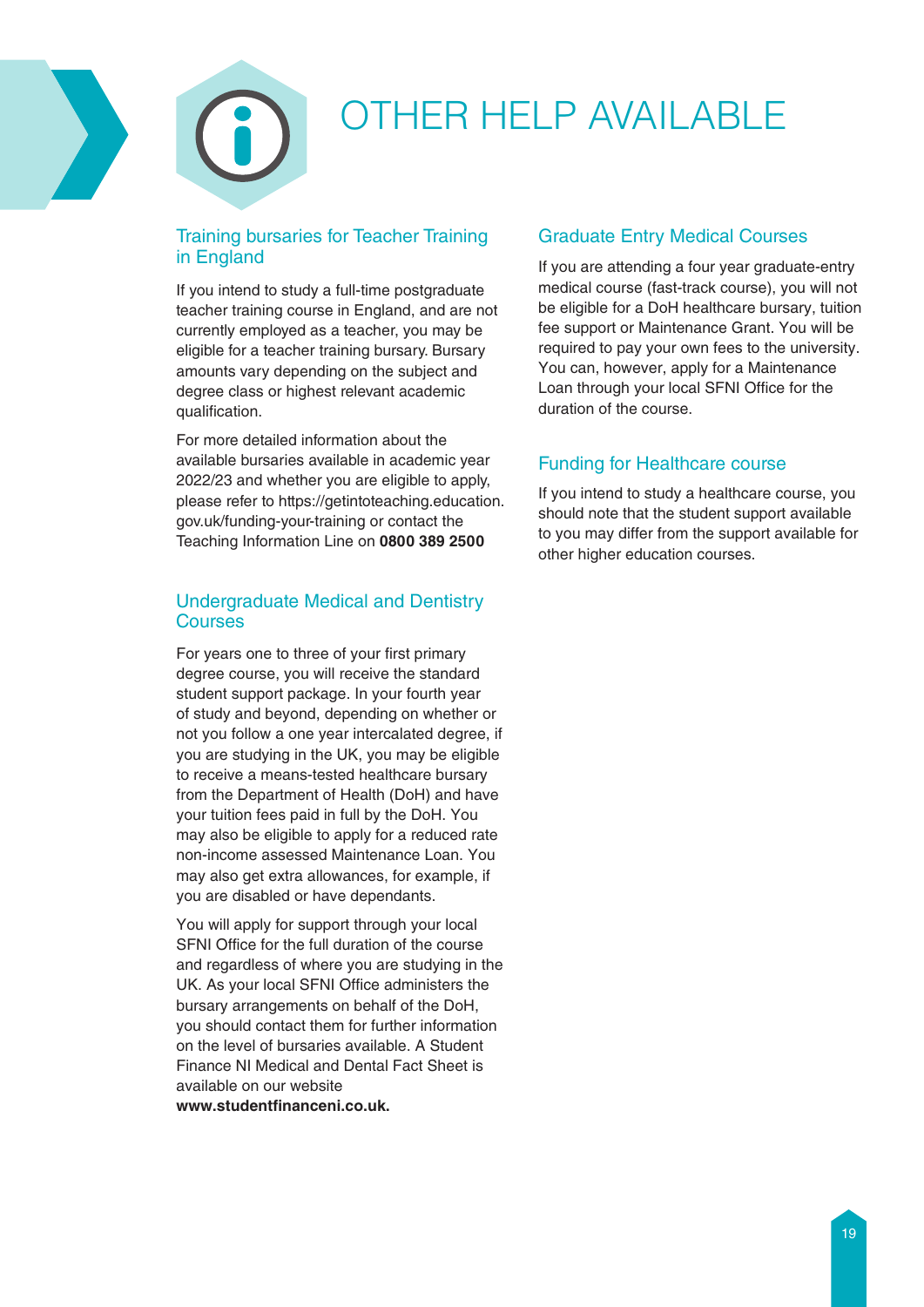

# Allied Health Professional Courses

If you are planning to undertake a first primary Allied Health Professional degree course (e.g. physiotherapy, occupational therapy, radiography, speech and language therapy, podiatry or dietetics), the student support available to you depends on where you are studying.

If you intend to study in Northern Ireland, you may be eligible to receive a means-tested healthcare bursary from the DoH and have your tuition fees paid in full by the DoH. You may also be eligible to apply for a reduced rate non-income assessed Maintenance Loan. You may also get extra allowances, for example, if you are disabled or have dependants.You will apply for support through your local SFNI Office for the full duration of the course. As your local SFNI Office administers the bursary arrangements on behalf of the DoH, you should contact them for further information on the level of bursaries available.

If you intend to study on a first primary degree in England, Wales or Scotland, different funding arrangements can apply and these can be significantly different from Northern Ireland. Northern Ireland students studying on a first primary degree in England and Scotland can apply for the standard financial support package. Northern Ireland students studying in Wales can apply for the bursary support package, subject to eligibility requirements (committing to 2 years working for the NHS in Wales). Students who don't commit to this can apply for the standard financial support package.

You should contact the relevant funding body for further information on the support available (see contact details on page 24) and do not make any decision until you are aware of the funding you are eligible to receive. If you are eligible to apply for a means-tested healthcare bursary from any of these funding bodies, you may also be eligible to apply for a reduced rate non-income assessed Maintenance Loan through your local SFNI Office.

# Nursing and Midwifery Courses

If you are planning to study a pre-registration nursing or midwifery course, the student support available to you depends on where you are studying.

If you intend to study in Northern Ireland, you may be eligible to receive a non means-tested healthcare bursary from the DoH and have your tuition fees paid in full by the DoH.

#### **For further information, please contact**

**The Bursary Unit, Business Services Organisation, 2 Franklin Street, Belfast, BT2 8DQ, Telephone 030 0555 0113 or e-mail: studentnurse.bursaries@hscni.net**

If you intend to study in England, Wales or Scotland, different funding arrangements can apply and these can be significantly different from Northern Ireland. Northern Ireland students studying on a first primary degree in England and Scotland can apply for the standard student financial support package. Northern Ireland students studying in Wales can apply for the bursary support package, subject to eligibility requirements (committing to 2 years working for the NHS in Wales). Students who don't commit to this can apply for the standard financial support package.

If you intend to study in England, Scotland or Wales, you should contact the relevant funding body for further information on the support available (see contact details on page 24). If you are eligible to apply for a means-tested healthcare bursary from any of these funding bodies, you may also be eligible to apply for a reduced rate non-income assessed Maintenance Loan through your local SFNI Office.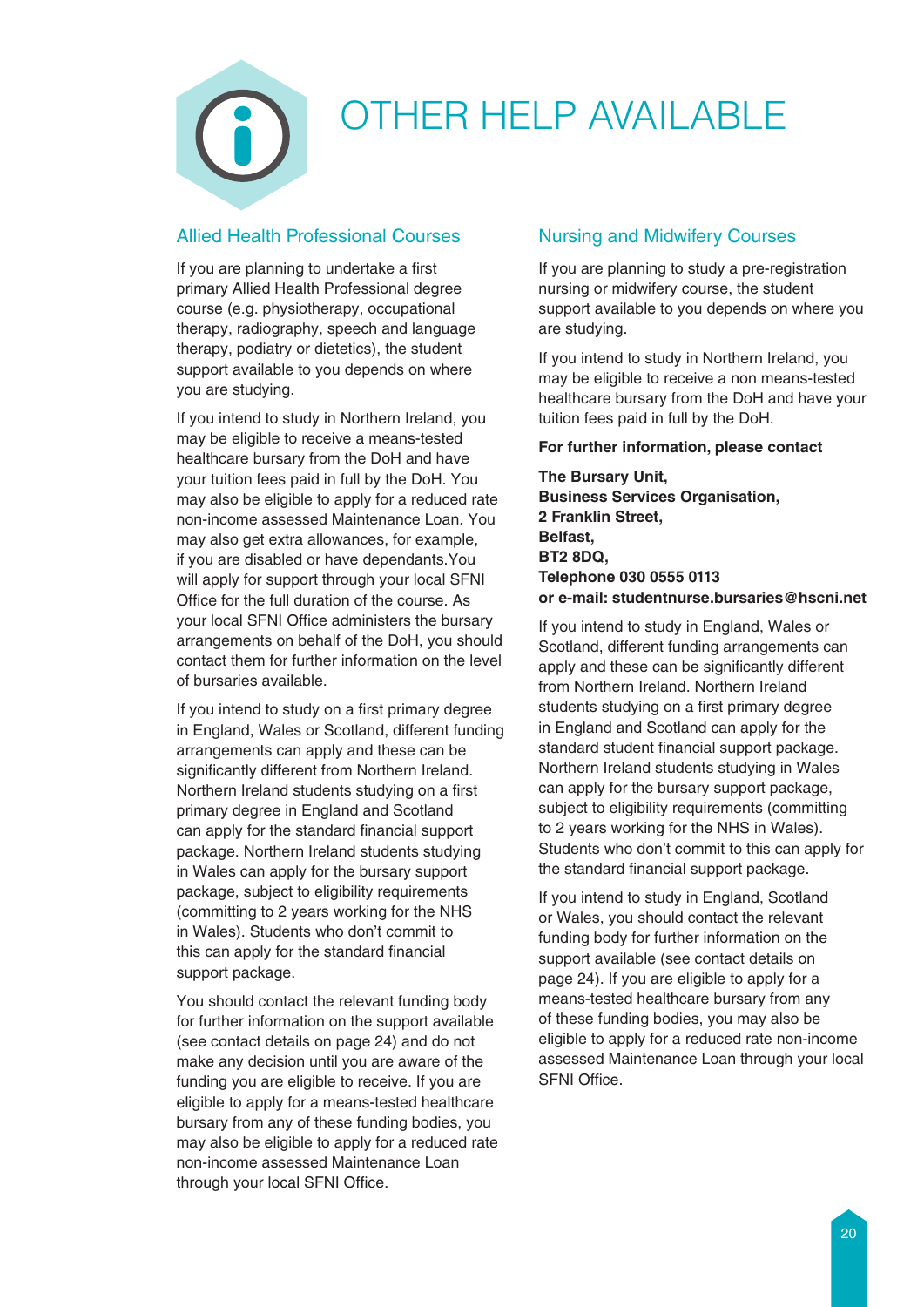# Social Work courses in Northern Ireland

If you are a Northern Ireland domiciled student intending to study a social work degree in Northern Ireland, in addition to the standard student support package, the Social Services Inspectorate (SSI) at the DoH provide a bursary. For further information, please contact:

Social Work Student Incentive Scheme Office of Social Services Department of Health Room C4.22 Castle Buildings Stormont Belfast BT4 3SQ Tel: 02890 520517

Social Work Training: **NISCC** 7th Floor Millennium House 25 Great Victoria Street Belfast BT2 7AQ Tel: 028 9536 2600 Website: **www.niscc.info**

Course Applications: Universities Central Admissions System (UCAS) Tel: 0371 468 0468 Website: **www.ucas.com**

# Postgraduate Funding

The student support system does not provide the same support for students on postgraduate courses as those on undergraduate courses except for initial teacher training. There are studentships and research grants available for postgraduate courses from the research councils and some other charitable sources. Since September 2017 tuition fee loans are available for designated postgraduate courses in the UK.

For further information please contact the Postgraduate Office, Student Finance NI, Ballee Centre, Ballee Road West, Ballymena, BT42 2HS Tel: 028 25 661444 E-mail: **StudentFinance-pg@eani.org.uk**

# Research councils

Northern Ireland students wishing to apply for a studentship tenable at an institution in Great Britain must approach the appropriate academic department at the institution(s) and inquire about:

- obtaining a place for your chosen course of study; and
- the procedure for applying for an award from one or more of the following bodies:
- Arts and Humanities Research Council (AHRC) at **www.ahrc.ukri.org**
- Biotechnology and Biological Sciences Research Council (BBSRC) at  **www.bbsrc.ukri.org**
- Engineering and Physical Sciences Research Council (EPSRC) at **https://epsrc.ukri.org/**
- Economic and Social Research Council (ESRC) at **www.esrc.ukri.org**
- Medical Research Council (MRC) at **www.mrc.ukri.org**
- Natural Environment Research Council (NERC) at **www.nerc.ukri.org**
- Science and Technology Facilities Council (STFC) at **www.stfc.ukri.org**

The institutions will advise you of the date by which application forms will be available for the body which support your chosen course, the closing date for receipt of applications, and the date by which applicants will be advised of the outcome.

# Educational trusts and charities

There are also educational trusts and charities that make individual awards to students. You can find standard lists of these in most public libraries. Further information on useful publications are included on page 25.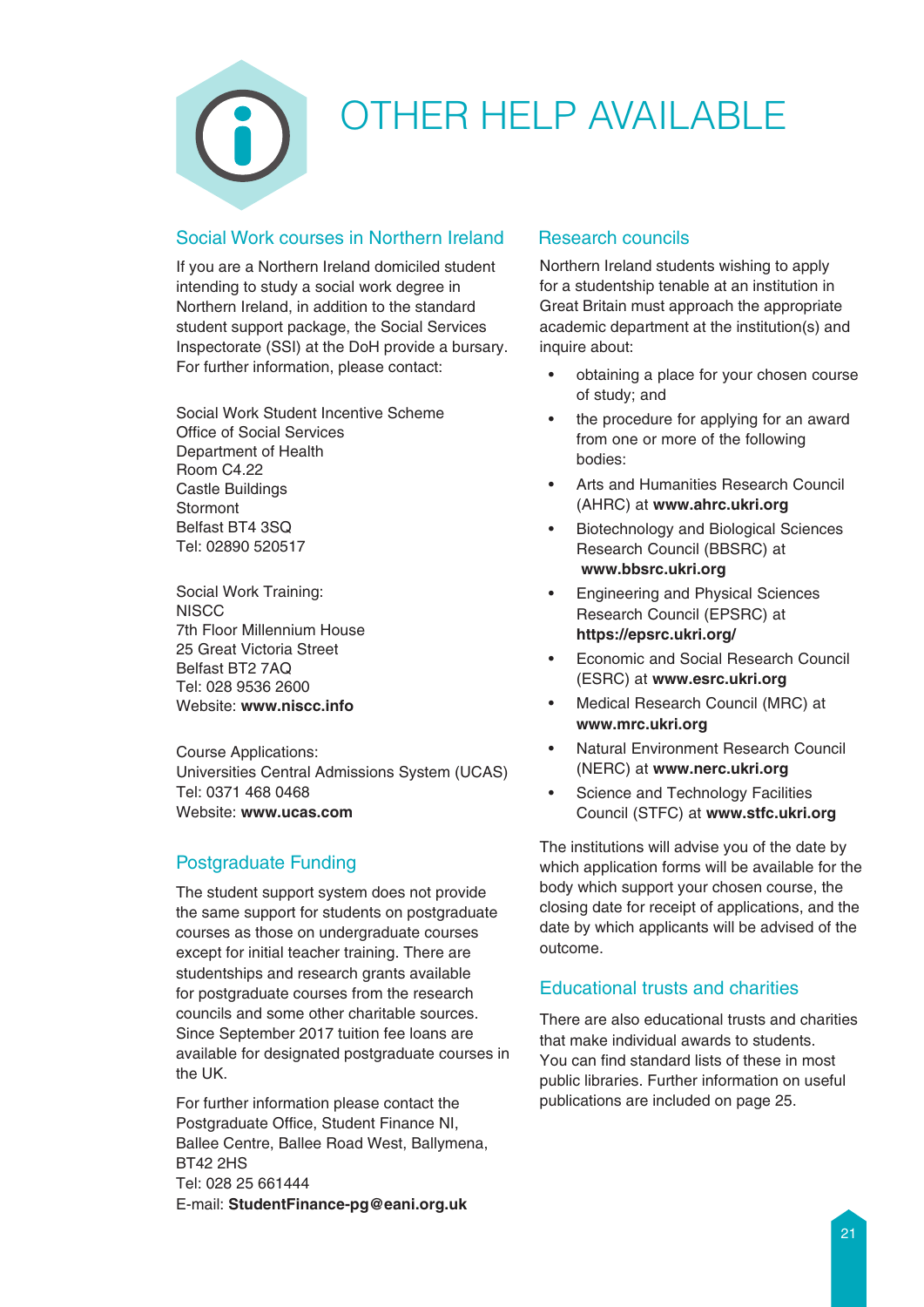

#### **Benefits**

Although most full-time students are not entitled to social security benefits, certain students in vulnerable groups (including single parents and disabled students) may be eligible for social security benefits including Housing Benefit. If you want to take a full-time course of education, you should ask your local Jobs and Benefits Office how this may affect your benefits.

If you are eligible for benefits, the Department for Communities will take account of any income you receive through loans (and some grants) under the main student support arrangements. If you are eligible for a loan, the Department for Communities will take account of the money available to you whether or not you take it out.

If your partner is eligible for benefits, the Department for Communities will take account of your student income in the same way when they work out his or her benefits. They do not take account of support towards your tuition fees. The Special Support Grant, Childcare Grant and Parents' Learning Allowance are not taken into account for benefit purposes. Payments from the Support Funds that are not intended for general living costs should also be ignored for benefit purposes.

### European study - The Erasmus/Turing Scheme Exchange Programme

If you are planning to study abroad as part of your course, you may be able to get help through the Erasmus/Turing Scheme exchange programme if the country in which you want to study is part of the Lifelong Learning Programme.

The scheme is currently administered by the British Council with 37 countries taking part. Most higher education institutions in the UK listed on the 'Recognised Bodies Charter' take part in Erasmus/Turing Scheme exchanges and a wide range of subjects are covered.

NI Students who are on an Erasmus/Turing Scheme exhange programme study year or Erasmus/Turing Scheme exchange programme work placement year, may be eligible for a tuition fee waiver for the year in question. The study or work placement must be for a full academic year, which is at least 24 weeks not including weekends and holidays. Students who qualify to take part in the scheme will also be eligible to apply for a mobility grant.

Universities and colleges in England, Wales and Scotland can charge up to 15% of the maximum tuition fee charge of £9,250 to Erasmus students.

In academic year 2022/23 this amounts to a maximum £1,385. Students will be able to apply for a Tuition Fee Loan to cover this cost.

#### **For more information, contact the European Office in your university or college**.

The address of the British Council is provided below but **please note they cannot answer other questions about student finance**.

British Council Northern Ireland The Boat 7th Floor 49 Queen's Square Belfast BT1 3FG Telephone: (0)161 957 7755 Email: **general.enquiries@britishcouncil.org** Website: **www.nireland.britishcouncil.org**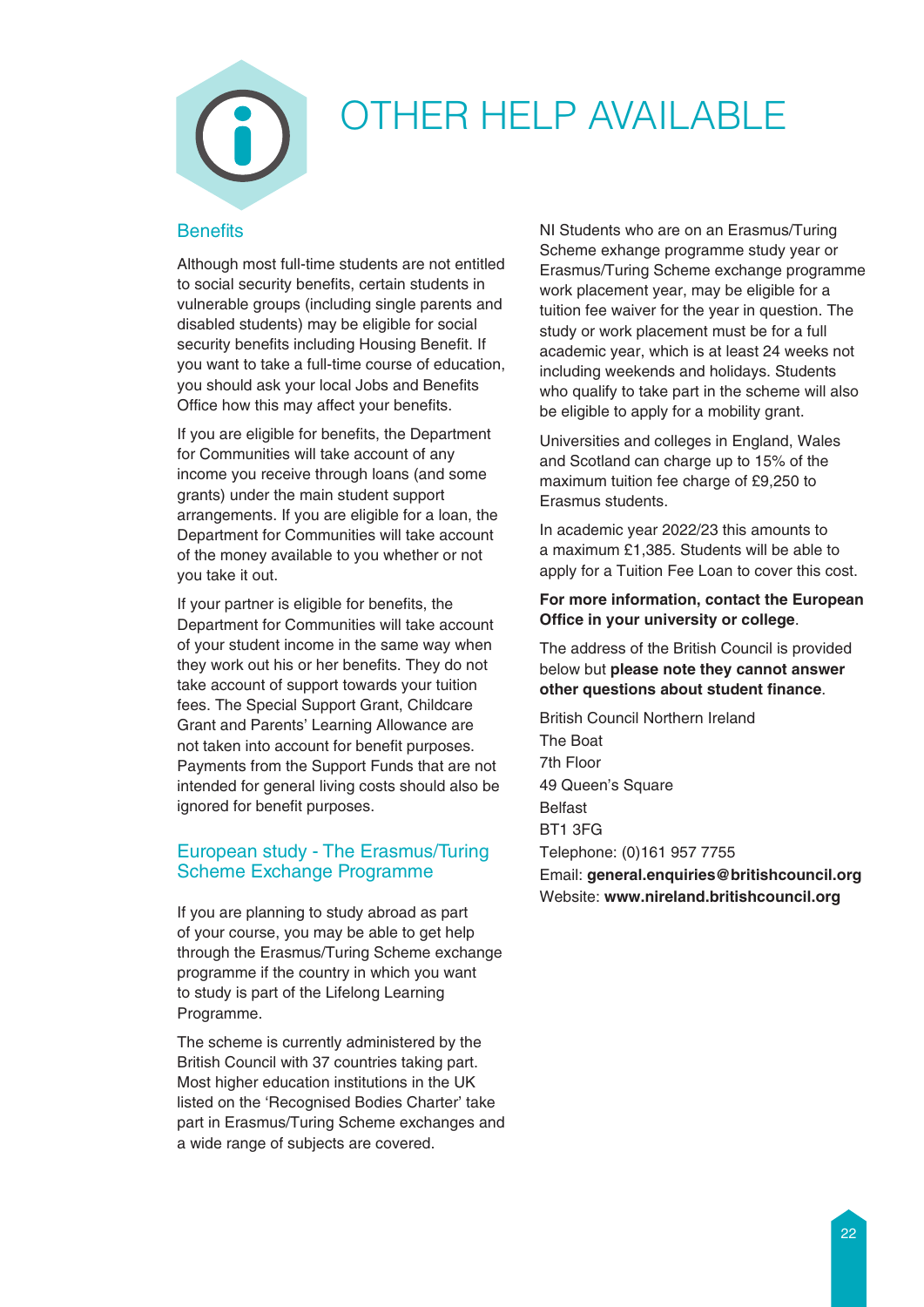

 $\left| \widehat{\text{Student finance } \mathit{ni}} \right|$ 

| <b>Addresses of Student Finance NI Offices</b>                                                                                                                                 | <b>Covering local Government District(s)</b>                                                                     |
|--------------------------------------------------------------------------------------------------------------------------------------------------------------------------------|------------------------------------------------------------------------------------------------------------------|
| Student Finance NI<br>40 Academy Street<br><b>BELFAST BT1 2NQ</b><br>Telephone: 028 90 564000<br>Email: student.finance-belfast@eani.org.uk                                    | <b>Belfast</b>                                                                                                   |
| Student Finance NI<br><b>Ballee Centre</b><br><b>Ballee Road West</b><br><b>BALLYMENA BT42 2HS</b><br>Telephone: 028 2566 1222<br>Email: student.finance-ballymena@eani.org.uk | Antrim<br>Ballymena<br>Ballymoney<br>Carrickfergus<br>Coleraine<br>Larne<br>Magherafelt<br>Moyle<br>Newtownabbey |
| <b>Student Finance NI</b><br>Grahamsbridge Road<br>Dundonald<br><b>BELFAST BT16 2HS</b><br>Telephone: 028 90 418058<br>Email: student.finance-dundonald@eani.org.uk            | Ards<br>Castlereagh<br>Down<br>Lisburn<br><b>North Down</b>                                                      |
| Student Finance NI<br>3 Charlemont Place<br>The Mall<br><b>ARMAGH BT61 9AX</b><br>Telephone: 028 37 512432<br>Email: student.finance-armagh@eani.org.uk                        | Armagh<br>Banbridge<br>Cookstown<br>Craigavon<br>Dungannon<br>Newry and Mourne                                   |
| <b>Student Finance NI</b><br>1 Hospital Road<br>OMAGH BT79 0AW<br>Telephone: 028 82 411499<br>Email: student.finance-omagh@eani.org.uk                                         | Fermanagh<br>Limavady<br>Londonderry<br>Omagh<br><b>Strabane</b>                                                 |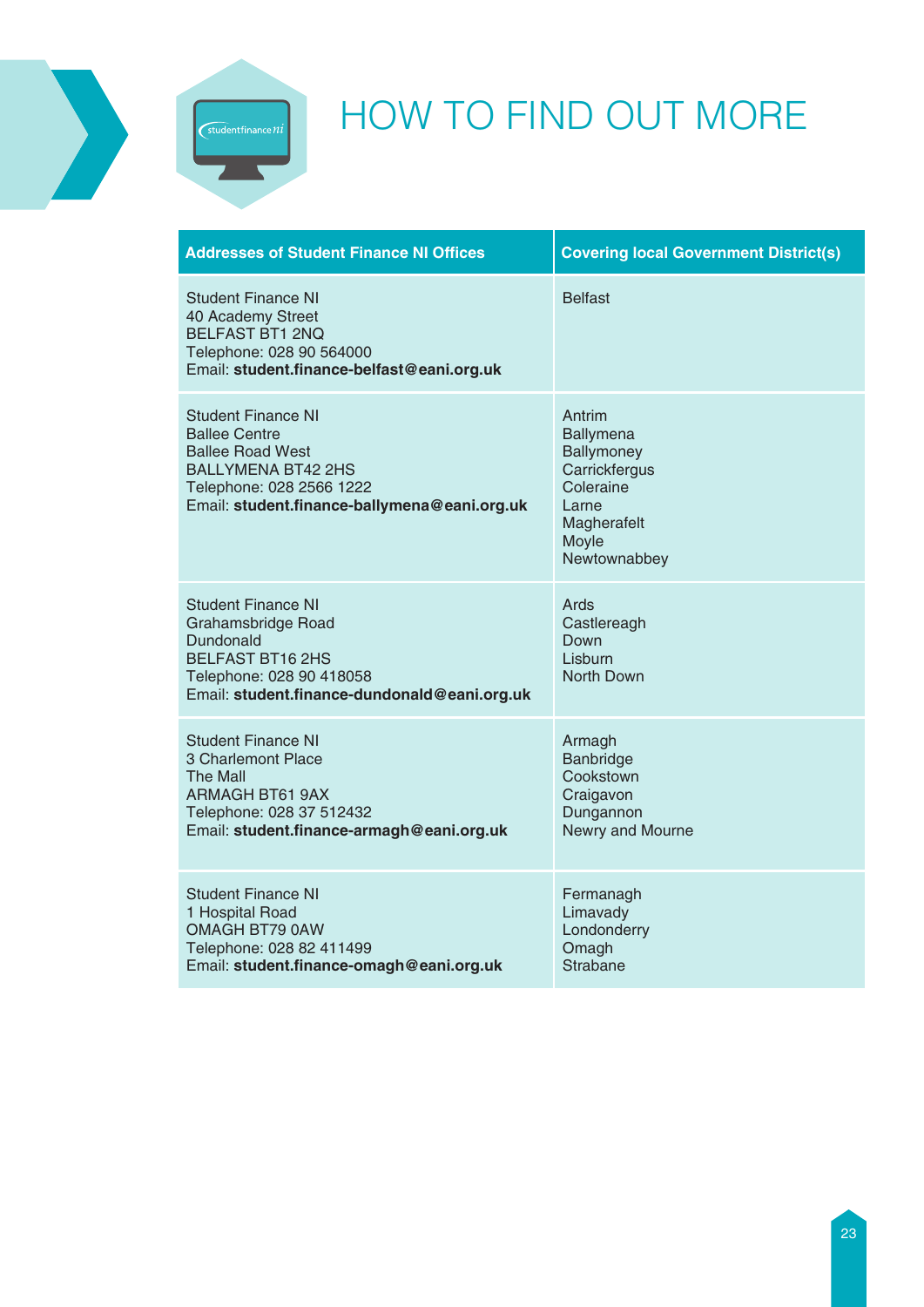

# HOW TO FIND OUT MORE

#### **For information about NHS bursaries in England, contact:**

NHS Student Bursaries Ridgway House Northgate Close Middlebrook Bolton BL6 6PQ Phone: 0300 330 1345 Website: **www.nhsbsa.nhs.uk/students**

#### **For more information on NHS bursaries in Wales, contact:**

Floor 4, Companies House, Crown Way, Cardiff, CF14 3UB, Phone: 02920 905380

Website: **www.nwsspstudentfinance.wales.nhs.uk**

#### **For more information about NHS bursaries in Scotland, contact:**

The Student Awards Agency for Scotland (SAAS) Saughton House Broomhouse Drive Edinburgh EH11 3UT Phone: 0300 244 4000

### Other sources of funding and information

#### **Scholarship Search UK**

Provides information about other sources of funding for undergraduates. Website: **www.thescholarshiphub.org.uk**

#### **National Union of Students (NUS/USI)**

Write (enclosing a stamped addressed envelope) to: NUS/USI 42 Dublin Road, Belfast BT2 7HN Telephone: 028 9024 4641 Website: **www.nus-usi.org**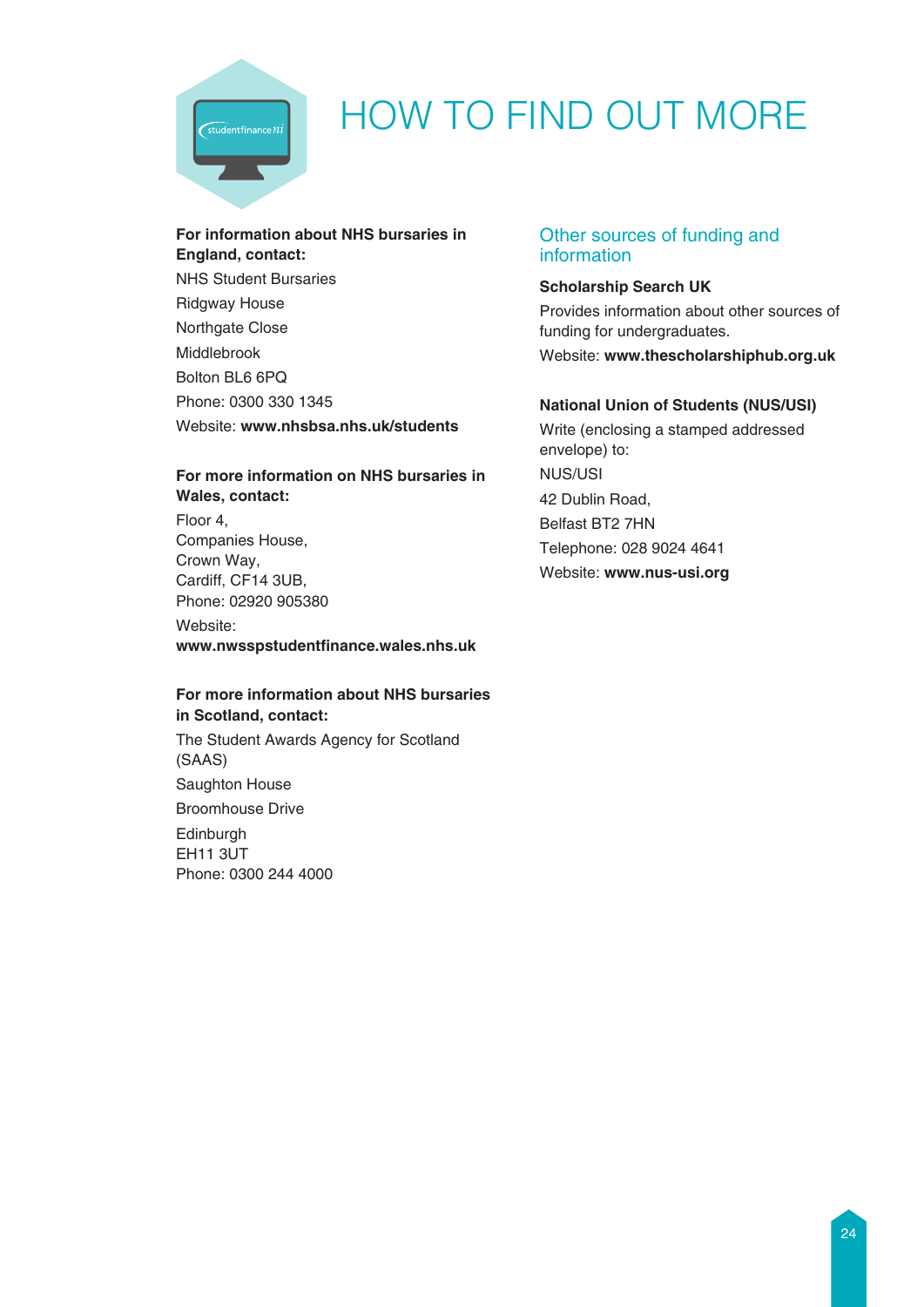

# HOW TO FIND OUT MORE

#### **HM Revenue & Customs**

If you need help and advice on tax and tax credits, visit **www.gov.uk/taxcredits** or call 0345 300 3900 (textphone 0845 300 3909) or drop into your HMRC Enquiry Centre (listed under HM Revenue & Customs in the phone book).

For more information about how tax affects you, visit **www.HMRC.gov.uk**

For help and advice with Universal Credits, phone 0800 328 5644 or visit **www.gov.uk/universal-credit**

#### **Teacher training**

For information about how to become a teacher, including what support may be available, you should contact the following authorities –

#### **Training in Northern Ireland**

Department of Education (DENI) Website: **www.education-ni.gov.uk** E-mail: **DE.DEWebMail@education-ni.gov.uk** Phone: 0289 127 9279

#### **Training in England**

Department for Education Teaching Agency Website:

**www.getintoteaching.education.gov.uk** Phone: Teaching Information Line on 0800 389 2500

#### **Training in Scotland**

Teach in Scotland Website: www.teachinscotland.scot E-mail: **teachinsctoland@gtcs.org.uk** Phone: 0845 345 4745

#### **Training in Wales**

Teacher Training in Wales Website: **www.gov.wales/teaching-and-leadership**

### Useful publications

The Directory of Grant Making Trusts 2022/23, published by DSC (**www.dsc.org.uk**), ISBN 978-1-78482-079-4;

The Grants Register 2022 - the complete guide to postgraduate funding worldwide, published by Palgrave Macmillan (**www.palgrave.com**), **ISBN 978-1-349-96041-5**

There are various survival guides available for students to purchase or alternatively to borrow from your local libraries.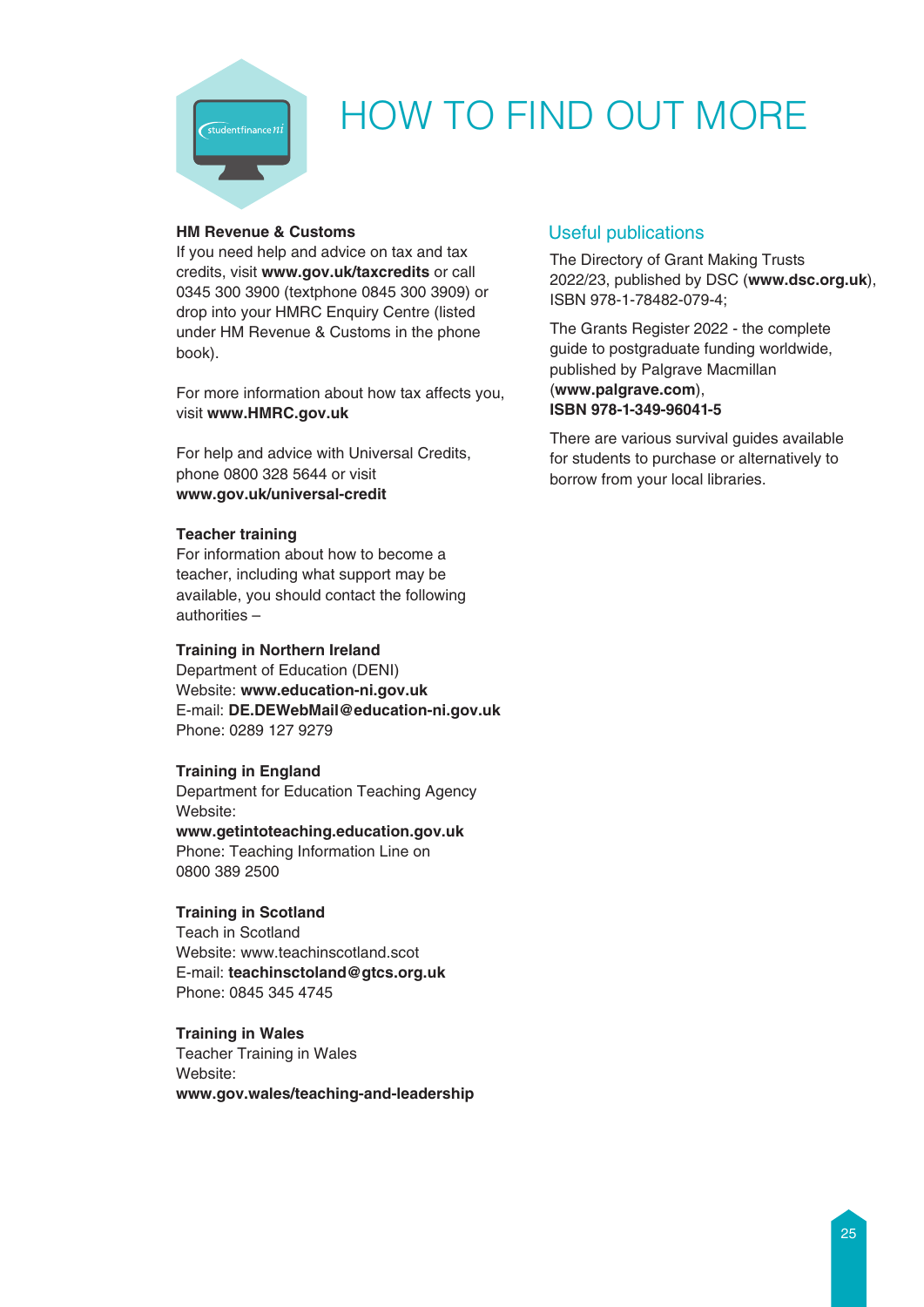



# WHAT TO DO IF YOU ARE NOT SATISFIED

#### **Summary**

This section gives you some advice on what to do if you are not satisfied and you feel that you may want to complain or appeal.

# Making a complaint or an appeal

You will have seen from this guide that you might be dealing with a number of different organisations involved in student support – your local SFNI Office, the SLC, your college, the Department for the Economy, HM Revenue and Customs and so on.

All these organisations want to provide good services. But sometimes things go wrong or mistakes are made. For example, there may be an unacceptable delay, or you may find that you are not dealt with politely, or a decision in your case seems wrong.

If this happens, you will need to decide if you want to make a complaint or to appeal against a decision that has been made. But before considering what to do, you should make sure that you have done everything that you should have. For example, have you provided information or documents that you have been asked for or done things on time?

## What you should do if you want to complain

All public services should publicise their system for handling complaints. They often do this in a leaflet or as part of other publicity material. It will help you and the organisation that you are dealing with if you follow their system.

So the first thing to do, if you do not know already, will be to find who to make your complaint to. This may be to the person you have been dealing with or to one of the managers in the organisation.

You should also find out how to make your complaint. In the first place it may be fine to do it by phone, when perhaps the matter can be sorted out quickly and easily. If you are still not satisfied with the way you are being treated or the problem is more complicated, it may be appropriate to put things in writing.

The organisation's system for dealing with complaints should also be clear about what happens if you are still not satisfied with the way that your case or complaint is being handled. This usually involves you being able to take a complaint to higher positions in the organisation ending with the head of the organisation, perhaps the chief executive, chief officer or a director.

If you have been through the complaints system of the organisation concerned and you are still not satisfied, there may be an independent review of complaints that you can go to. The organisation's publicity material on their complaints system should describe this and how to get in touch with that person or organisation. If it does not, please ask them what you should do.

Some organisations may have set up their own arrangements for providing an independent review of complaints, which they should include in their publicity material.

But generally, the main ones involved in aspects of student support are:

- the Commissioner for Complaints (for services provided by Student Finance NI);
- the Parliamentary Ombudsman (for services provided by central government, for example, the DfE);
- the Student Loans Company Assessor: and
- the Adjudicator (for services provided by HM Revenue and Customs, who will be involved in collecting repayments of your loan after you have finished studying).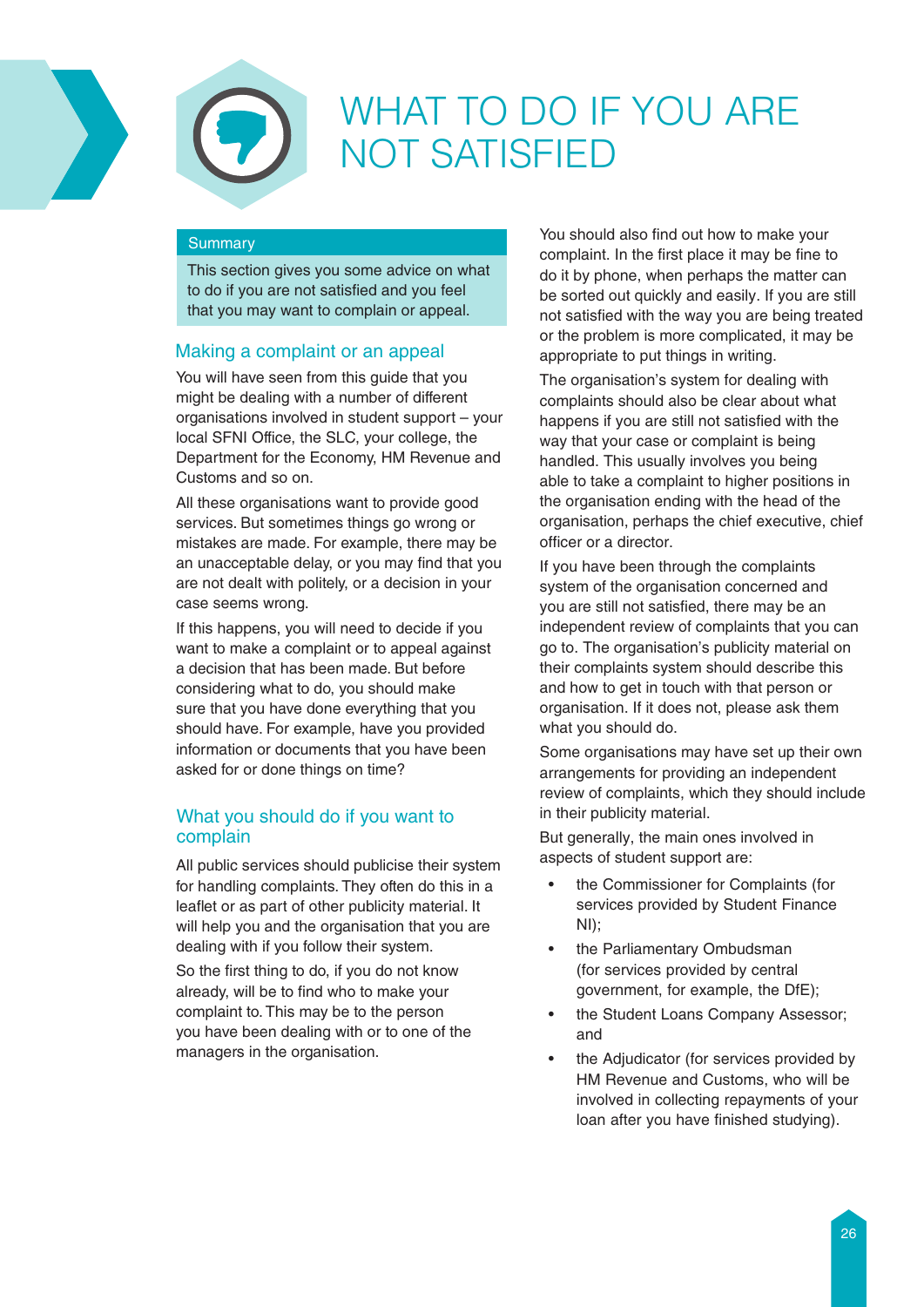

### What you should do if you want to appeal

This is different from making a complaint.

You may be happy with the way that the organisation has dealt with you (they have been efficient and polite and so on) but feel that the organisation has reached the wrong decision in your case. For example, on whether you are eligible for financial support, or how much support you are entitled to.

This means that appeals should be about:

- matters of law;
- decisions or action based on the interpretation of law or regulations; or
- breaking their obligations; rather than failures in administration.

As with considering making a complaint, the organisation that you are dealing with should be able to give you information on how to appeal.

So your first step should be to make sure that you have this information. But before going any further you should also make sure that you have told the organisation concerned that you are unhappy with their decision. You should also ask them for an explanation of how they have reached it. This may help to sort the problem out without the need to take it any further.

If you are still not satisfied, you should make sure that you know how to appeal and who to appeal to. Some of the organisations you will be dealing with have their own appeals arrangements, which you should use first. These range from appeals to the Chief Executive in the Education Authority cases to appeals to the tax commissioners, for decisions taken by HM Revenue and Customs.

But in some circumstances you may have to consider using the legal system (going to a county court or applying for a judicial review in the high court) if, for example, you need to take the appeal to another stage. This can also apply if it is the only route of appeal available in your particular case.

If you are thinking of doing this, you must first get independent legal advice, for example from a solicitor, a legal advice centre, the advice centre in your university or student union, or Advice NI.